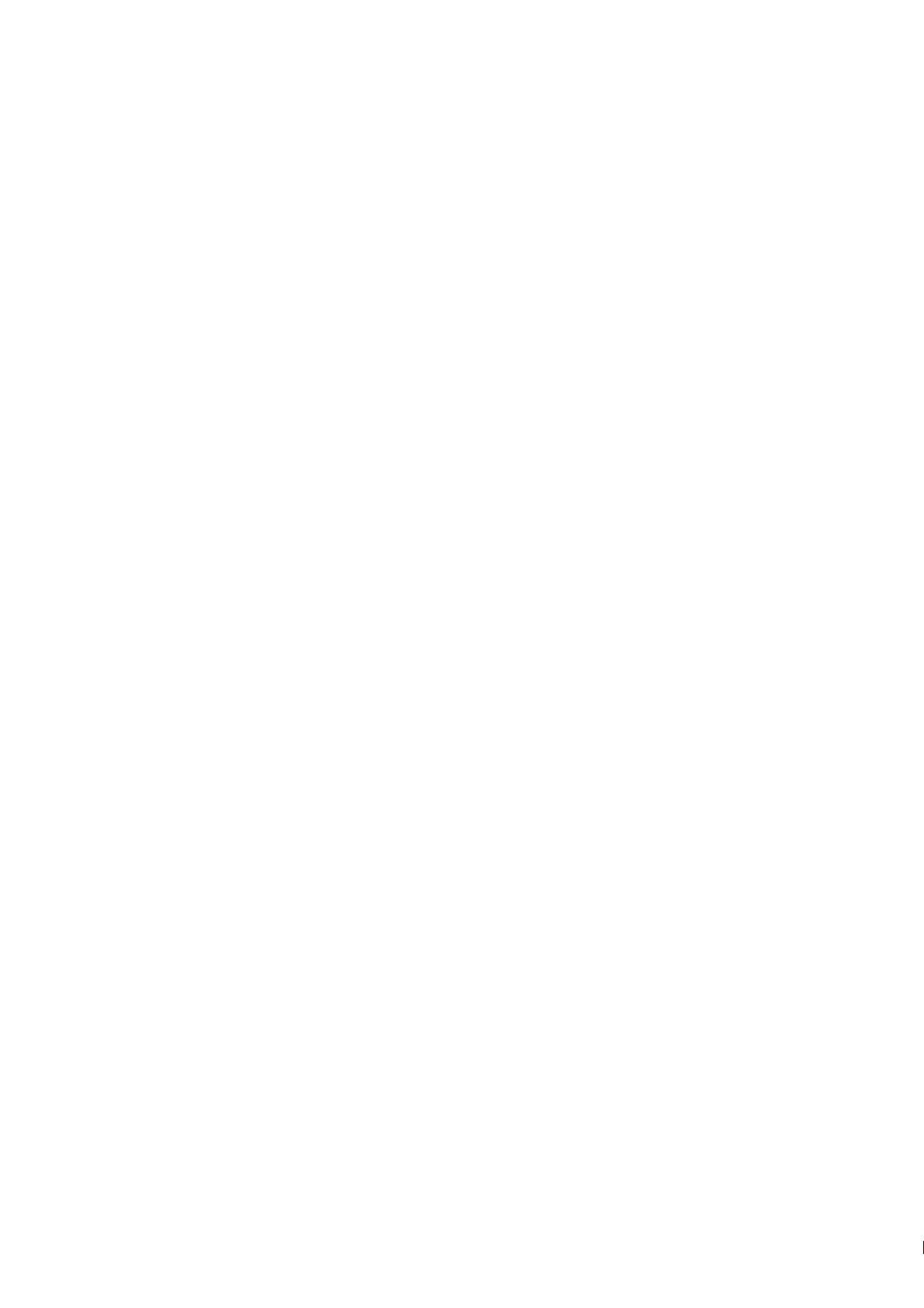Rit LbhÍ nr. 32

ISBN 9789979881052

## "Effects of organic fertilizers on N mineralization, growth and yield of year-round organic greenhouse cucumber and sweet pepper"

## **FINAL REPORT**

Christina Stadler

Landbúnaðarháskóli Íslands

Janúar 2011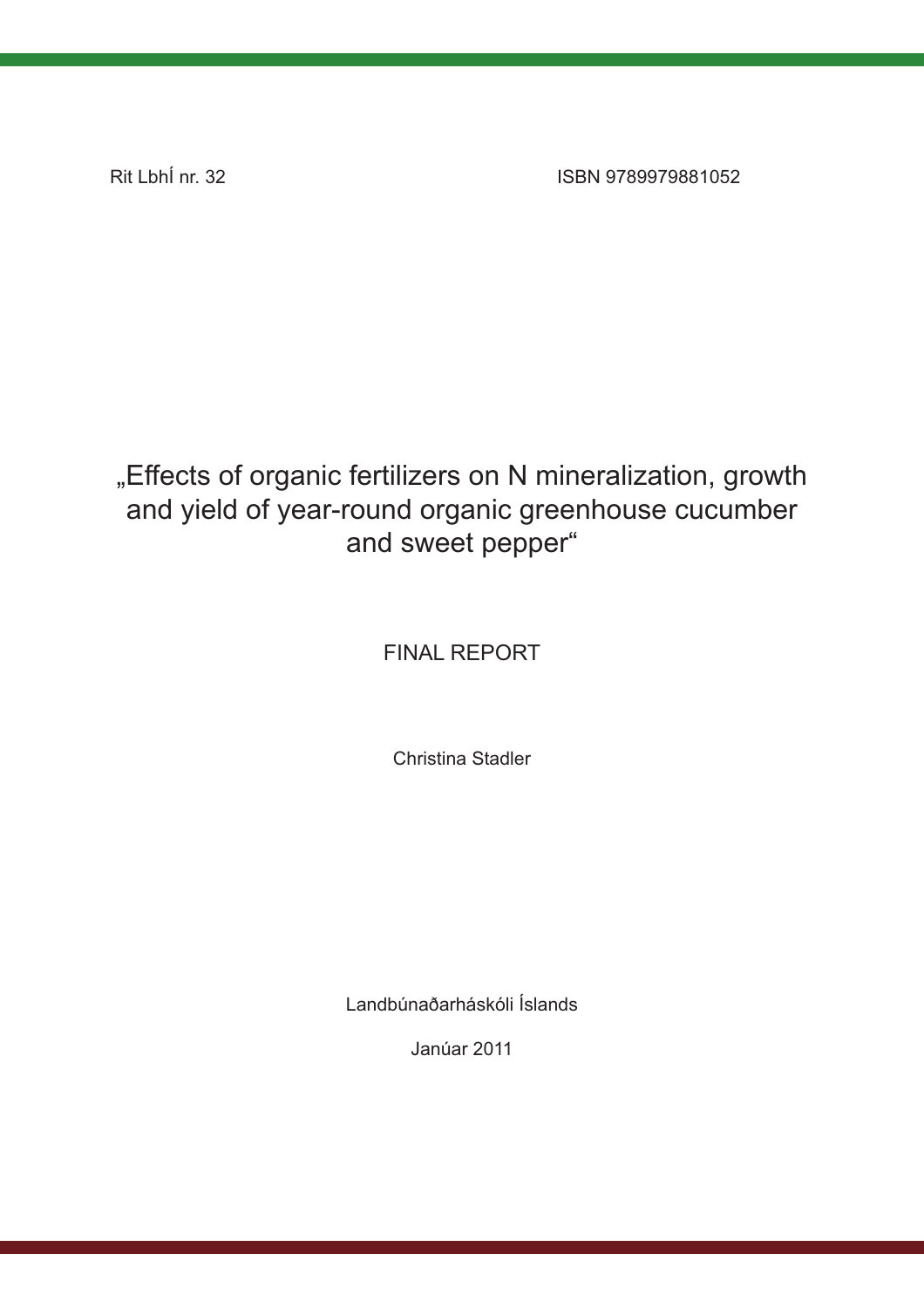**Final report of the research projects "Effects of organic fertilizers on N mineralization, growth and yield of year-round organic greenhouse cucumber" "Effects of organic fertilizers on N mineralization, growth and yield of year-round organic greenhouse sweet pepper"** 

| <b>Duration:</b>        | 01/11/2008 - 31/01/2010 (cucumbers)                   |  |  |  |  |  |
|-------------------------|-------------------------------------------------------|--|--|--|--|--|
|                         | 01/11/2008 - 30/11/2009 (sweet pepper)                |  |  |  |  |  |
|                         |                                                       |  |  |  |  |  |
| Project leader:         | Þórður G. Halldórsson                                 |  |  |  |  |  |
|                         | Garðyrkjustöðin Akur                                  |  |  |  |  |  |
|                         | Grænjaxlarnir ehf.                                    |  |  |  |  |  |
|                         | Akur, Laugarási                                       |  |  |  |  |  |
|                         | 801 Selfoss                                           |  |  |  |  |  |
|                         | Tel.: 486-8966                                        |  |  |  |  |  |
|                         | Mobile: 891-8983                                      |  |  |  |  |  |
|                         |                                                       |  |  |  |  |  |
|                         | Magnús Ágústsson, Bændasamtökum Íslands               |  |  |  |  |  |
| <b>Collaborators:</b>   |                                                       |  |  |  |  |  |
|                         | Christina Stadler, Landbúnaðarháskóla Íslands         |  |  |  |  |  |
| <b>Project sponsor:</b> | Samband Garðyrkjubænda                                |  |  |  |  |  |
|                         | Bændahöllinni við Hagatorg                            |  |  |  |  |  |
|                         | 107 Reykjavík                                         |  |  |  |  |  |
|                         |                                                       |  |  |  |  |  |
|                         | Flúðasveppir was supporting the research project with |  |  |  |  |  |
|                         | mushroom compost.                                     |  |  |  |  |  |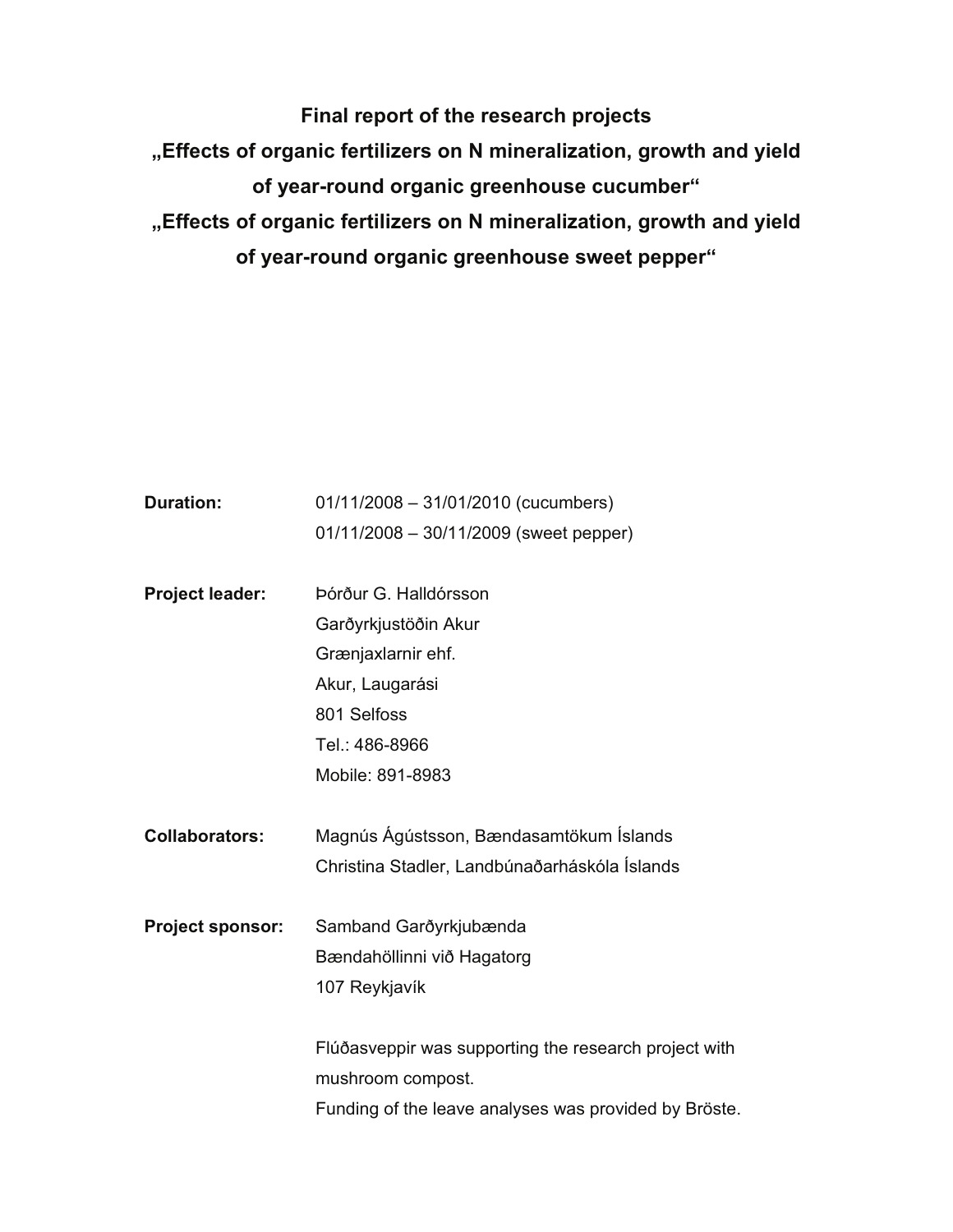## **Table of contents**

|             | List of figures               |                                                                                             | $\mathbf{  }$            |
|-------------|-------------------------------|---------------------------------------------------------------------------------------------|--------------------------|
|             | List of tables                |                                                                                             | $\mathbf{I}$             |
|             | Abbreviations                 |                                                                                             | Ш                        |
| 1           |                               | <b>SUMMARY</b>                                                                              | 1                        |
| $\mathbf 2$ |                               | <b>INTRODUCTION</b>                                                                         | $\overline{2}$           |
| 3           |                               | <b>MATERIALS AND METHODS</b>                                                                | $\overline{\mathbf{4}}$  |
|             | 3.1<br>3.3<br>3.4             | Greenhouse experiment<br>Measurements, sampling and analyses<br><b>Statistical analyses</b> | $\overline{4}$<br>6<br>6 |
| 4           | <b>RESULTS AND DISCUSSION</b> | $\overline{7}$                                                                              |                          |
|             | 4.1                           | Height of plants                                                                            | $\overline{7}$           |
|             | 4.2                           | Number of fruits on the plant                                                               | 8                        |
|             | 4.3                           | Yield                                                                                       | 8                        |
|             |                               | 4.3.1<br>Yield of cucumbers<br>4.3.2 Yield of sweet pepper                                  | 8<br>11                  |
|             | 4.4                           | Analyses of leaves                                                                          | 12 <sup>2</sup>          |
|             | 4.5                           | Soil nitrate content                                                                        | 14                       |
| 5           |                               | <b>CONCLUSIONS</b>                                                                          | 17                       |
| 6           |                               | <b>REFERENCES</b>                                                                           | 18                       |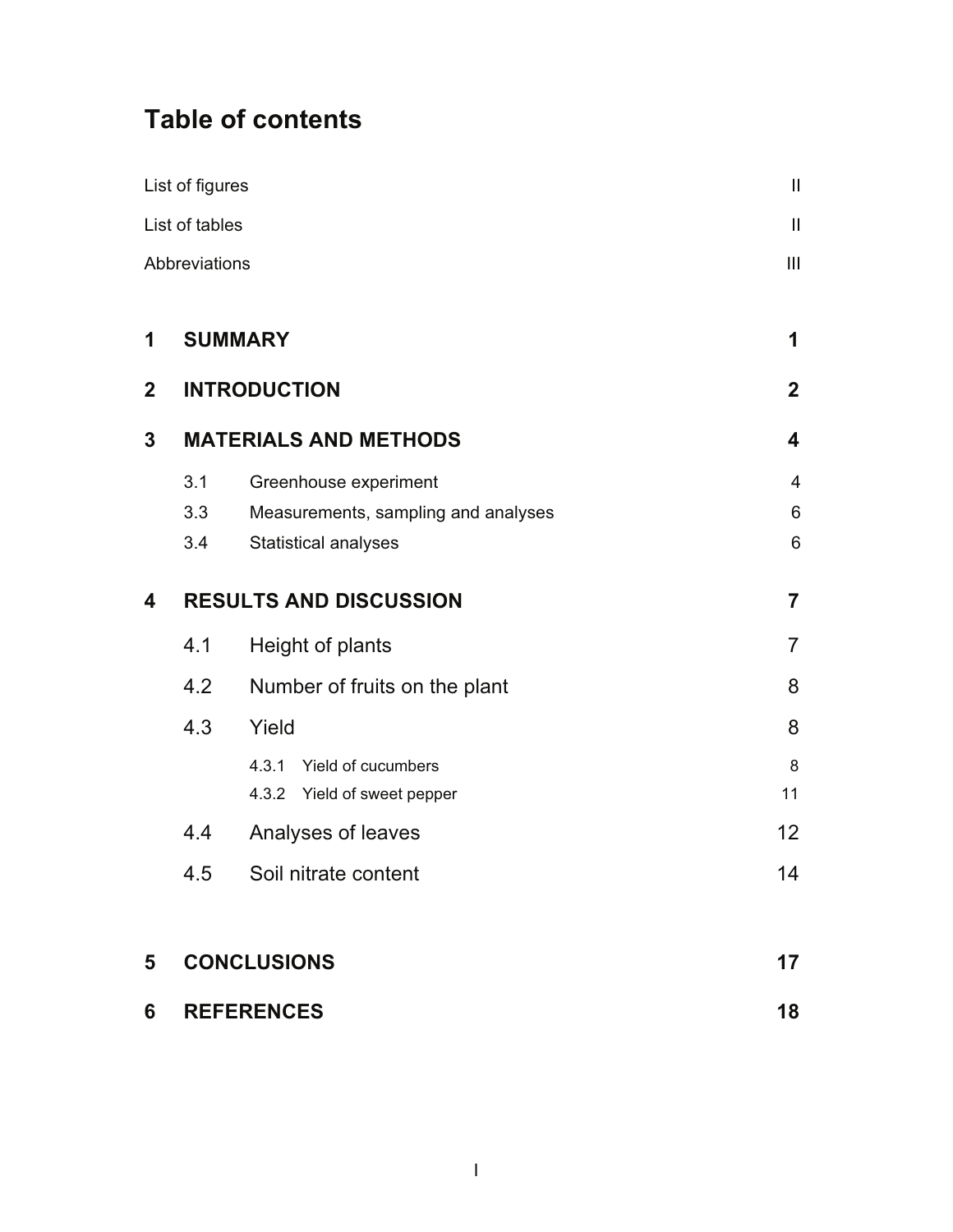## **List of figures**

| Height of cucumbers from 1 <sup>st</sup> timing (a: 1 <sup>st</sup> cropping, b: 2 <sup>nd</sup><br>cropping) fertilized with fishmeal and seaweed - mixture or<br>Nugro.                                                                        | 7                |
|--------------------------------------------------------------------------------------------------------------------------------------------------------------------------------------------------------------------------------------------------|------------------|
| Height of sweet pepper.                                                                                                                                                                                                                          | 8                |
| Cumulative marketable yield (1 <sup>st</sup> class) of cucumbers from 1 <sup>st</sup><br>timing (a: $1^{st}$ cropping, b: $2^{nd}$ cropping) fertilized with fishmeal<br>and seaweed - mixture or Nugro.                                         | 9                |
| Cumulative marketable yield (1 <sup>st</sup> class) of cucumbers from 2 <sup>nd</sup><br>timing (a: $1^{st}$ cropping, b: $2^{nd}$ cropping) fertilized with fishmeal<br>and seaweed - mixture or Nugro.                                         | 10               |
| Cumulative marketable yield (1 <sup>st</sup> class) of sweet pepper.                                                                                                                                                                             | 11               |
| Time from fruit setting to harvest of red 1 <sup>st</sup> class sweet pepper<br>fruits.                                                                                                                                                          | 12 <sup>2</sup>  |
| Nitrate content in soil (a: 0-15 cm, b: 15-30 cm) with<br>cucumbers fertilized with fishmeal + seaweed - mixture (30 +<br>15 g/plant), Nugro (20 % mixture with water, mixed 1:60 with<br>water, two I per plant) and compost (one I per plant). | 15 <sup>15</sup> |
| Nitrate content in soil (0-15 cm) with sweet pepper fertilized<br>with fishmeal + seaweed - mixture $(30 + 15$ g/plant), Nugro<br>(20 % mixture with water, mixed 1:60 with water, two I per<br>plant) and compost (one I per plant).            | 17               |
|                                                                                                                                                                                                                                                  |                  |

### **List of tables**

|         | Tab. 1: Dates of cropping for cucumbers and sweet pepper.                                                                        |   |  |  |  |  |  |
|---------|----------------------------------------------------------------------------------------------------------------------------------|---|--|--|--|--|--|
| Tab. 2: | Characteristics of the compost (93,5 % TS) used.                                                                                 |   |  |  |  |  |  |
|         | Tab. 3a: Fertilizer application plan for cucumbers (1 <sup>st</sup> timing, 1 <sup>st</sup><br>cropping).                        |   |  |  |  |  |  |
|         | Tab. 3b: Fertilizer application plan for sweet pepper.                                                                           | 5 |  |  |  |  |  |
|         | Tab. 4a: Leave analysis from cucumbers.                                                                                          |   |  |  |  |  |  |
|         | Tab. 4b: Leave analysis from sweet pepper at the middle (10.03.2009)<br>and at the end (24.06.2009) of the growing period.<br>14 |   |  |  |  |  |  |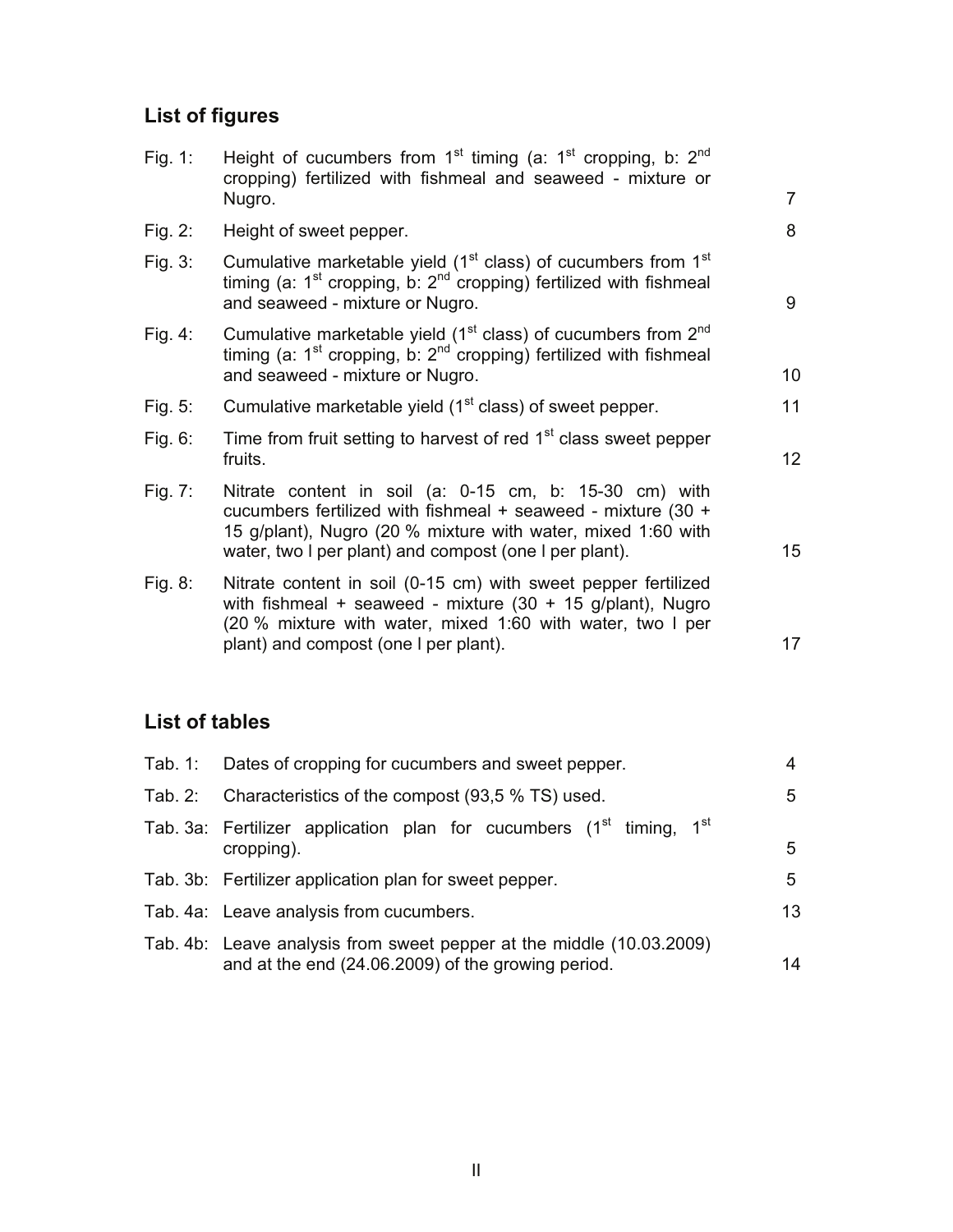### **Abbreviations**

| Al         | aluminium                       |
|------------|---------------------------------|
| B          | boron                           |
| C          | carbon                          |
| Ca         | calcium                         |
| CI         | chloride                        |
| Cu         | cooper                          |
| DM         | dry matter                      |
| E.C.       | electrical conductivity         |
| Fe         | iron                            |
| <b>HSD</b> | honestly significant difference |
| K          | potassium                       |
| <b>KCI</b> | potassium chloride              |
| M          | mole                            |
| Mg         | magnesium                       |
| Mn         | manganese                       |
| Mo         | molybdenum                      |
| N          | nitrogen                        |
| Na         | sodium                          |
| $NH_4-N$   | ammonium-N                      |
| $NO3-N$    | nitrate-N                       |
| P          | phosphor                        |
| p≤0.05     | 5% probability level            |
| рH         | potential of hydrogen           |
| <b>RCB</b> | randomized complete block       |
| S          | sulphur                         |
| W          | Watt                            |
| Zn         | zinc                            |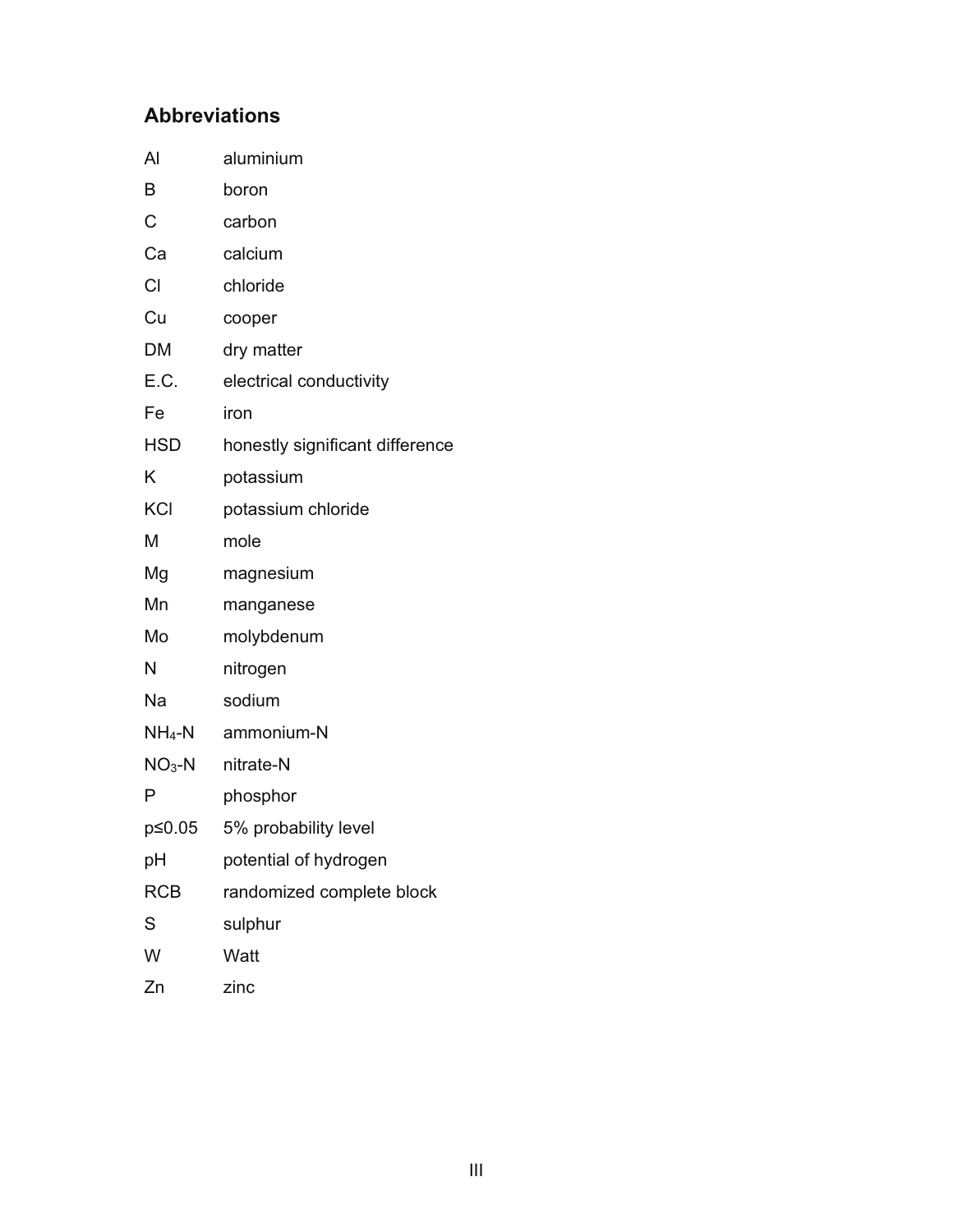#### **1 SUMMARY**

In Iceland, winter production of greenhouse crops is totally dependent on supplementary lighting and has a potential to extend seasonal limits and replace imports during the winter months. Adequate guidelines for year-round cucumber production and suitable fertilizer application are not yet in place for organic cucumber and sweet pepper production and need to be developed.

An experiment with organic cucumbers cv. Cumuli (1,5 plants /  $m^2$ , 2 croppings / year) and organic sweet pepper cv. Ferrari (5 stems/m<sup>2</sup>, 1 cropping/year) was conducted in the greenhouse of Akur, Laugarás with two different fertilizer treatments. Alternating at two-week-intervalls either compost (Fluðasveppir) and a fishmeal and seaweed - mixture or Nugro was applied. Soil  $NO<sub>3</sub>$ -N was analysed before transplanting and at regularly intervalls during the cropping period. During the growth period, height of plants, number of fruits, time from fruit setting up to harvest and yield parameters was analyzed. Nutrient content from leaves was determined during the growth period.

The yield was unaffected by fertilizers. However, the time of the growing season seems to influence growth parameters (height, time from fruit setting to harvest) and wintergrown vegetables seems to result in a delayed harvest. This is highlighting the importance of supplemental lighting and the impact of the solar irradiation.

Nitrate content in soil is disclosing the need to decrease N application at stages when plants do not have a high N uptake and avoid so the risk for N leaching to deeper soil layers.

It was concluded that it is possible to maintain a year-round organic production of vegetable. The mixture of fishmeal and seaweed as well as Nugro seem to provide a sufficient N supply for organically grown horticultural crops and a splitted fertilizer application to ensure a steady N supply for the plants seems to be recommended.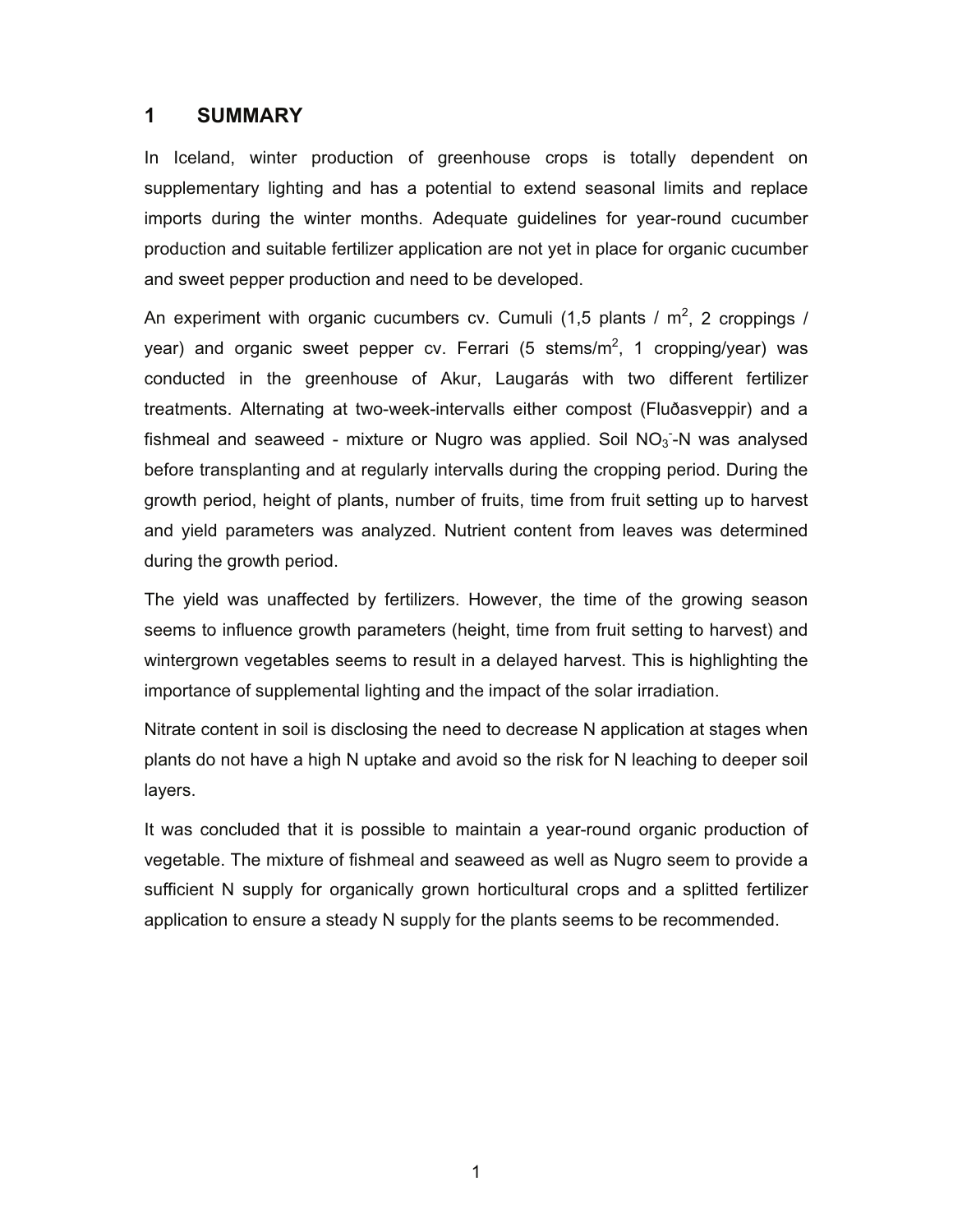#### **2 INTRODUCTION**

In Iceland and other northern regions, there is an extremely low natural light level. That is the major limiting factor for winter glasshouse production. Therefore, supplementary lighting is essential to maintain year-round vegetable production. This could replace imports from lower latitudes during the winter months and make domestic vegetables even more valuable for the consumer market. So far, organic vegetable have not been grown in winter in Iceland. However, it is necessary to get knowledge about year-round vegetable production in organic horticulture with supplementary lighting. Consulting of conventional production reveals that the positive influence of artificial lighting on plant growth, yield and quality of tomatoes (*Demers* et al., 1998), cucumbers (*Hao* & *Papadopoulos*, 1999) and sweet pepper (*Demers* & *Gosselin*, 1998) has been well studied.

Nitrogen (N) fertilizer application in organic horticulture is regulated by the European Union Standards (EEC no. 2092/91) on organic production of agricultural products and additionally by standards of organic producer's organisations. N sources in organic farming are organic fertilizers such as crop residues, legumes, animal manure and commercial organic fertilizers. In Iceland, demand of organic N fertilizers has been increased in the last years. It is common to fertilize vegetable crops mainly with mushroom compost, residues from the fish industry (fishmeal) (*Gunnlaugsson*, 1998) and "residues" from the sea (seaweed). Also, imported industrially processed animal residues e.g. Nugro (liquid fertilizer based on fishmeal) are getting more popular. It is reported that organic vegetable, fertilized with mushroom compost, yielded a good harvest of cucumbers (*Gunnlaugsson*, 1995) and tomatoes (*Gunnlaugsson*, 1997). Yield of organic cucumbers was dependent on the kind of fertilizer and was highest with fishmeal (*Gunnlaugsson* & *Guðfinnsson*, 2004). One reason may possibly be the influence of fertilizer characteristics on their N mineralization. For instance, it is known that the N release from plant-derived and industrially processed organic N fertilizers is correlated to the fertilizer N content (*Stadler* et al., 2006).

The N mineralization of commonly used N fertilizers in organic horticulture (except compost) in Iceland is expected to be rapid in greenhouses. Therefore, with respect to a plant growth adapted N supply, it is supposed that fertilizers with a high and rapid N release should be applied in split doses to result in a high N efficiency

2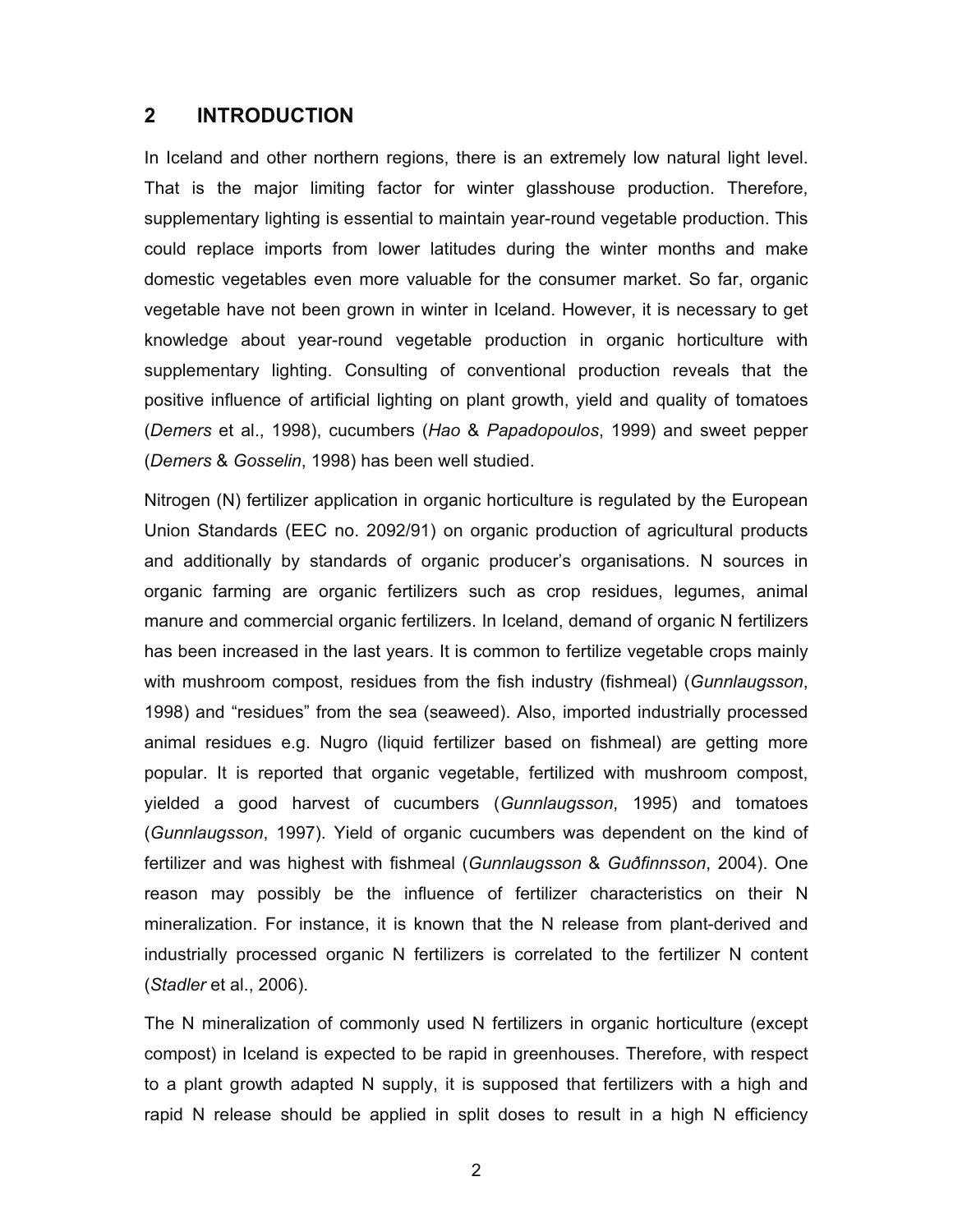(*Stadler*, 2006). One preliminary experiment, with a mixture of mushroom compost and fishmeal, applied at weekly or half a month intervals, has already been conducted and results of organic grown tomatoes are promising (*Gunnlaugsson*, 1998). However, more detailed and continuous observations on how fertilizer application affects nitrate content in the upper soil layer in connection with yield parameters are needed before advising for a year-round organic vegetable production.

The objective of this study was (1) to test how to grow organic vegetables the whole year exemplified by cucumbers and sweet pepper, (2) to find an adequate fertilizer treatment that enhances yield and quality and (3) to give vegetable growers advice how to improve their organic cucumber and organic sweet pepper production.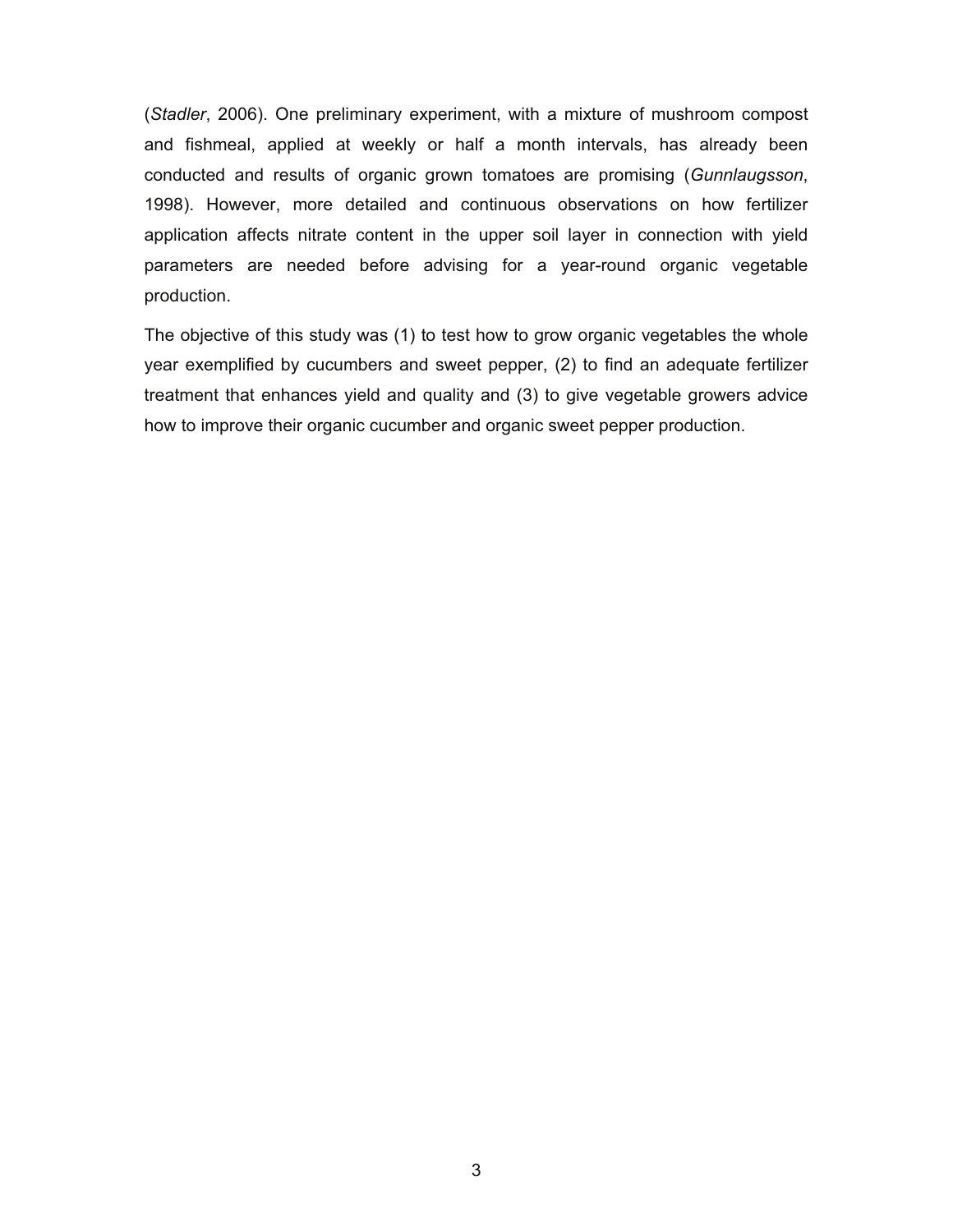#### **3 MATERIALS AND METHODS**

#### **3.1 Greenhouse experiment**

An experiment with cucumbers (*Cucumis sativus* L. cv. Cumuli) and sweet pepper (*Capsicum annum* L. cv. Ferrari) was conducted at the nursery Akur (Grænjaxlarnir ehf.) in Laugarás. Previous to cucumbers and sweet pepper, tomatoes (*Lycopersicum esculentum* MILL.) were grown in 2008. Shoots and roots of tomatoes were removed at the middle of November. Soil was tilled to a depth of 15 cm with a rotator and mushroom compost from Fluðasveppir was mixed into soil 3 days before transplanting of cucumbers.

Cucumbers and sweet pepper were sown and later potted in a mixture of compost, peat and pumice (Tab. 1). Plants were transplanted in double rows (cucumbers: 69 cm plant to plant, 65 cm inter-row distance and 90 cm distance between the double rows, 1,5/1,7 plants/m<sup>2</sup> (1<sup>st</sup> / 2<sup>nd</sup> cropping), sweet pepper: 40 cm plant to plant, 65 cm inter-row distance and 90 cm distance between the double rows, 2,5 plants/m<sup>2</sup>) in soil with a high content of silt and high in organic matter. Three croppings for each timing of cucumbers were planned to perform a year-round production, however, due to much pest, only two croppings were obtained.

|                      |                        | <b>Sweet</b>                |                             |                             |          |
|----------------------|------------------------|-----------------------------|-----------------------------|-----------------------------|----------|
|                      | 1 <sup>st</sup> timing |                             | $2nd$ timing                |                             | pepper   |
|                      | 1st<br>cropping        | 2 <sub>nd</sub><br>cropping | 1 <sup>st</sup><br>cropping | 2 <sub>nd</sub><br>cropping |          |
| Sowing               | 26.09.08               | 10.02.09                    | 26.11.08                    | 24.03.09                    | 05.11.08 |
| <b>Potting</b>       | 10.10.08               | 18.02.09                    | 04.12.08                    | 03.04.09                    | 01.12.08 |
| <b>Transplanting</b> | 05.11.08               | 15.03.09                    | 30.12.08                    | 25.04.09                    | 08.01.09 |

#### **Tab. 1: Dates of cropping for cucumbers and sweet pepper.**

Cucumbers were fertilized with either a fishmeal and seaweed - mixture (30 + 15 g/plant) or Nugro (20 % mixture with water, mixed 1:60 with water, two l per plant). Nugro 8-3-3 was used for early growth, but from the beginning of the harvest, Nugro 5-2-7 was applied. Nugro is a liquid fertilizer based on fishmeal. The fishmeal and seaweed - mixture was watered into soil with approximately two l of water per plant. The same amount of water was applied to the Nugro treatment. Fertilizer was applied every forth week followed two weeks later by one l per plant of compost (Tab. 2), for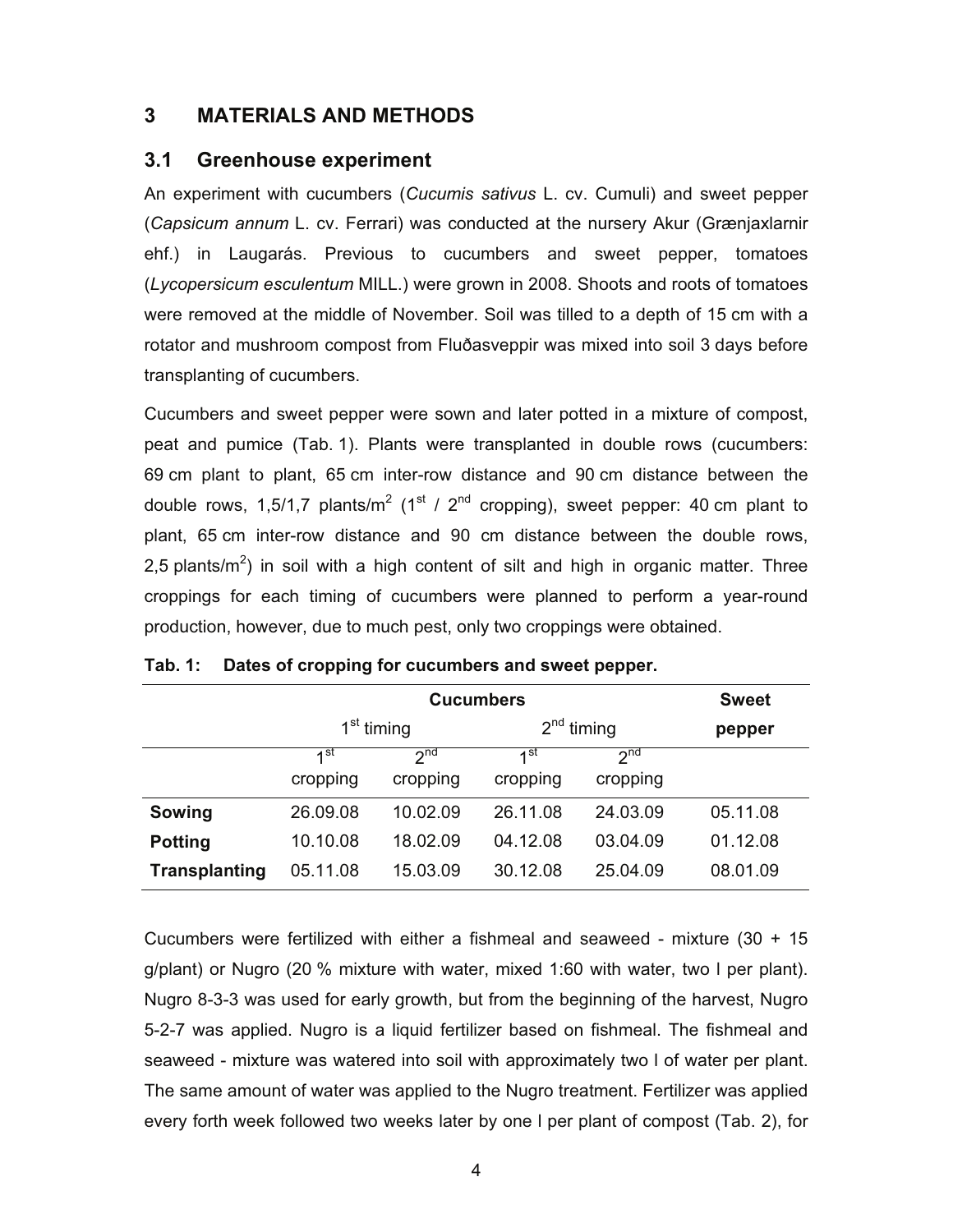both fertilizer treatments (Tab. 3a). Due to a missunderstanding, in the  $1<sup>st</sup>$  cropping in the treatment "Fishmeal + Seaweed - mixture" only half of the amount of the mixture was applied during the first two times (until 23.12.2008).

| Appli-<br>cation |               | N C C/N P K Ca Mg Na S                    |  |                                              |  |                                                   |     | Fe pH E.C. |
|------------------|---------------|-------------------------------------------|--|----------------------------------------------|--|---------------------------------------------------|-----|------------|
|                  | $--- 9/0 ---$ |                                           |  | ------------------ % in TS ----------------- |  | mq/<br>100 g<br>DM                                |     |            |
| 07.01.09         |               |                                           |  |                                              |  | 2,2 31,8 14,6 0,5 0,2 5,6 0,4 0,1 1,5 737 7,6 6,5 |     |            |
| 20.01.09         |               | 2,6 31,1 12,1 0,6 0,5 5,3 0,5 0,1 1,8 701 |  |                                              |  |                                                   |     | 7.3 11.6   |
| 03.02.09         |               | 2,3 30,6 13,6 0,4 1,2 5,8                 |  | $0.5$ 0.3 3.1                                |  | 420                                               | 7.8 | 2.8        |

**Tab. 2: Characteristics of the compost (93,5 % DM) used.** 

#### **Tab. 3a: Fertilizer application plan for cucumbers (1st timing, 1st cropping).**

For the other timing and croppings the fertilizer application was done accordingly.

| <b>Fertilizer</b>                     | 80<br>$\overline{\phantom{0}}$<br>25 | ∞<br>$\sim$ | $\infty$<br>$\mathbf{\sim}$<br>ო | ဥ<br>ஜ | ဥ<br>0 | တ<br>$\sim$ | တ<br>$\circ$<br>$\mathbf{\sim}$<br>တ | တ<br>က |
|---------------------------------------|--------------------------------------|-------------|----------------------------------|--------|--------|-------------|--------------------------------------|--------|
| Fishmeal + Seaweed - mixture or Nugro | X                                    |             |                                  |        |        |             |                                      |        |
| Compost                               |                                      |             |                                  |        |        |             |                                      |        |

Fertilizer application in sweet pepper was the same as in cucumbers, except that here all plants received the same treatment of both the fishmeal and seaweed mixture or Nugro, at different times though (Tab. 3b). Two weeks after each fertilizer application, one l per plant of compost was also applied.

| Fertilizer                     |             | ဥ<br>16.02 | တ<br>0<br>က<br>0<br>4<br>◯ | တ<br>0<br>က<br>0<br>$\infty$ | တ<br>0<br>4<br>Ò<br>$\overline{\phantom{0}}$<br>◯ | တ<br>0<br>4<br>0<br>4<br>$\sim$ | တ<br>0<br>5<br>0<br>5<br>$\overline{\phantom{0}}$ | တ<br>$\circ$<br>5<br>$\circ$<br>ဖ<br>$\sim$ | တ<br>$\circ$<br>ဖ<br>0<br>5<br>⌒ | တ<br>$\circ$<br>٠.<br>G<br>$\circ$<br>$\circ$<br>$\overline{\phantom{0}}$ | တ<br>Õ.<br>$\overline{\phantom{0}}$<br>$\circ$<br>$\mathbf{\Omega}$<br>◯ | တ<br>Õ.<br>$\overline{\phantom{0}}$<br>0<br>5 | တ<br>$\circ$<br>$\overline{\phantom{0}}$<br>0<br>တ<br>$\sim$ | တ<br>0<br>$\infty$<br>0<br>S<br>$\overline{\phantom{0}}$ | တ<br>0<br>$\infty$<br>$\circ$<br>ဖ<br>$\sim$ | တ<br>0<br>တ<br>0<br>0<br>$\overline{\phantom{0}}$ | တ<br>0<br>တ<br>0<br>က<br>$\mathbf{\Omega}$ | တ<br>$\circ$<br>0<br>$\overline{\phantom{0}}$<br>တ<br>⌒ | တ<br>Õ<br>0<br>$\overline{\phantom{0}}$<br>$\circ$<br>$\sim$ | တ<br>Õ<br>ᅮ<br>$\overline{\phantom{0}}$<br>ပ<br>$\circ$ |
|--------------------------------|-------------|------------|----------------------------|------------------------------|---------------------------------------------------|---------------------------------|---------------------------------------------------|---------------------------------------------|----------------------------------|---------------------------------------------------------------------------|--------------------------------------------------------------------------|-----------------------------------------------|--------------------------------------------------------------|----------------------------------------------------------|----------------------------------------------|---------------------------------------------------|--------------------------------------------|---------------------------------------------------------|--------------------------------------------------------------|---------------------------------------------------------|
| <b>Nugro</b>                   |             |            |                            | Χ                            |                                                   |                                 |                                                   |                                             |                                  |                                                                           |                                                                          |                                               |                                                              |                                                          |                                              | х                                                 |                                            | Х                                                       |                                                              |                                                         |
| Fishmeal<br>Seaweed<br>mixture | $\div$<br>- |            |                            |                              |                                                   | х                               |                                                   |                                             |                                  | Х                                                                         |                                                                          |                                               |                                                              | Χ                                                        |                                              |                                                   |                                            |                                                         |                                                              |                                                         |
| Compost                        |             |            |                            |                              |                                                   |                                 | х                                                 |                                             |                                  |                                                                           | X                                                                        |                                               | X                                                            |                                                          | х                                            |                                                   |                                            |                                                         |                                                              |                                                         |

**Tab. 3b: Fertilizer application plan for sweet pepper.** 

Cucumbers and sweet pepper were grown under high-pressure vapour sodium lamps (180 W/m<sup>2</sup>, top lights). Light was provided for 18 hours, but the lamps were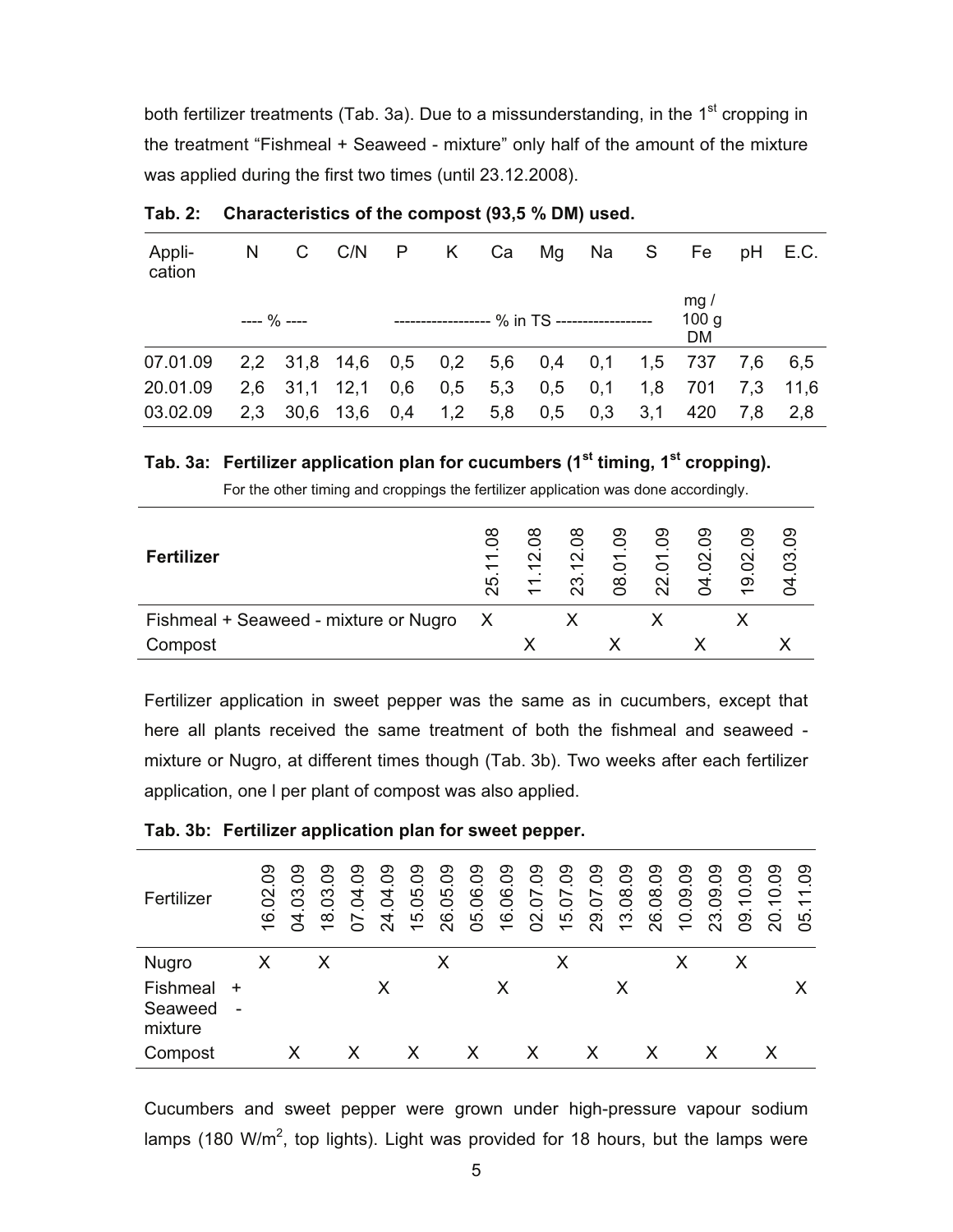automatically turned off when natural incoming illuminance was above a desired setpoint. Temperature was kept at 22 / 21°C (day / night) for cucumbers and at 23 / 20°C (day / night) for sweet pepper and ventilation started at 25°C. Carbon dioxide was provided (800 ppm  $CO<sub>2</sub>$  with no ventilation and 400 ppm  $CO<sub>2</sub>$  with ventilation). Drip irrigation (3 tubes per bed, dripping distance 10 cm) was used. Plant protection was managed by beneficial organisms. In cucumbers "Trichoderma" was applied monthly and "Allgrow" was used weekly to protect cucumbers against mildew. Weed was regularly removed by hand.

#### **3.3 Measurements, sampling and analyses**

For cucumbers, the experimental layout was a RCB design with three (first timing) respectively four replicates (second timing). For sweet pepper, one bed was divided into three blocks and fertilizer treatments were repeated three times. Within the blocks ten randomizely selected plants acted as plants for measurements.

To be able to determine plant development, the height of plants, the number of fruits and leaves and time from fruit setting to harvest was measured each week. During the growth period, fruits were regularly collected in the blocks four / three (cucumbers / sweet pepper) times each week. Total fresh yield, number of fruits, fruit category  $(1<sup>st</sup>$ class), and unmarketable fruits and for sweet pepper also colour of fruit were determined. Leaves of cucumbers and sweet pepper were analyzed at the middle and at the end of the growth period.

Composite soil samples (0-15 cm) for analysis of nitrate-N were taken at regular intervals during the growth period (for cucumbers only from the first timing), before and once a week after fertilizer and compost application. Additional samplings included soil samples from 15-30 cm once per month one week after the fertilizer application. After sampling, soil samples were kept frozen. The soil was measured for nitrate (1,6 M KCl) with a Perkin Elmer FIAS 400 combined with a Perkin Elmer Lambda 25 UV/VIS Spectrometer.

#### **3.4 Statistical analyses**

SAS Version 9.1 was used for statistical evaluations. The results were subjected to one-way analyses of variance with the significance of the means tested with a Tukey/Kramer HSD-test at  $p \leq 0.05$ .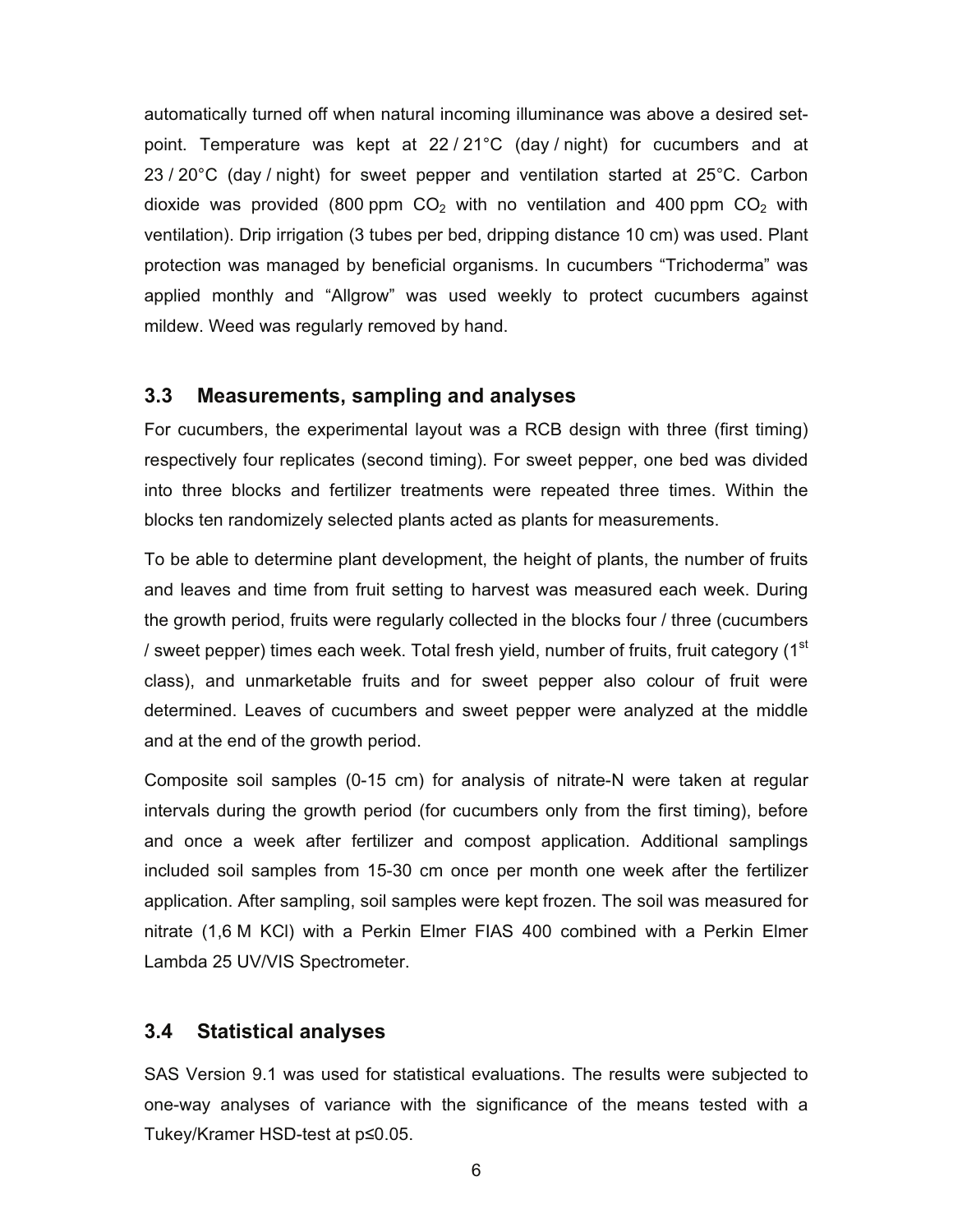### **4 RESULTS AND DISCUSSION**

#### **4.1 Height of plants**

With longer growing period height of cucumbers increased naturally (Fig. 1) independently of fertilizer. However, the time of the season seems to influence the height of cucumbers: Plants that were growing with higher solar irradiation (Fig. 1b, 2<sup>nd</sup> cropping) were lower compared to plants that were grown at low solar irradiation (Fig. 1a,  $1<sup>st</sup>$  cropping). The number of leaves at different heights of the cucumber plant was also independent of fertilizer (data not shown).





Letters indicate significant differences at the end of the harvest period (HSD,  $p \le 0.05$ ).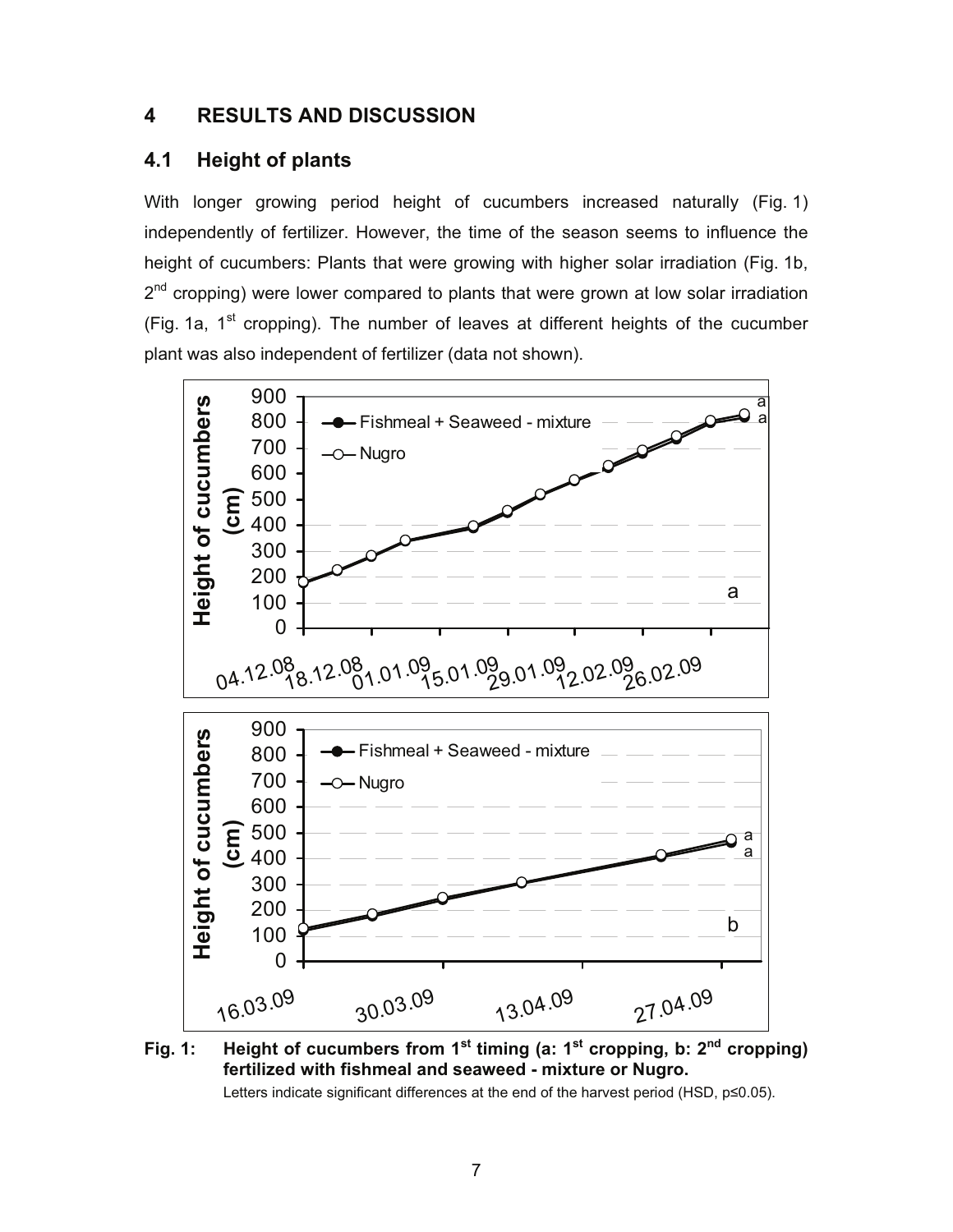Height of sweet pepper increased naturally with longer growing period, but with a decreased increase (Fig. 2).



**Fig. 2: Height of sweet pepper.** 

#### **4.2 Number of fruits on the plant**

The number of fruits on the plant was independent of fertilizer and ranged 55 / 22 pieces for cucumbers  $(1<sup>st</sup> / 2<sup>nd</sup>$  cropping).

#### **4.3 Yield**

#### **4.3.1 Yield of cucumbers**

Yield of cucumbers was divided into  $1<sup>st</sup>$  and  $2<sup>nd</sup>$  class fruits. 7% of the  $1<sup>st</sup>$  and 0% of the  $2^{nd}$  cropping from the first timing of the cucumbers were  $2^{nd}$  class fruits, independent of the fertilizer. In both croppings the  $1<sup>st</sup>$  class yield level of cucumbers was also unaffected by fertilizers and ranged about 12-14 kg/m<sup>2</sup> (Fig. 3). However, an application of fishmeal and seaweed - mixture resulted in a somewhat higher yield compared to Nugro, but the differences were statistically not significant. It seems that this difference increased with longer growing period, suggesting that both fertilizers are mineralizing equally well, but fishmeal and seaweed - mixture may have a longer lasting N mineralization. It also has to be taken into account, that for the  $1<sup>st</sup>$  cropping accidantly only half of the fertilizer amount was applied. Also, the lower N content of the later used Nugro 5-2-7 may be a reason for the divergence of the yield (*Stadler* et al., 2006). However, for better evaluation, analysis from the soil samples for nitrate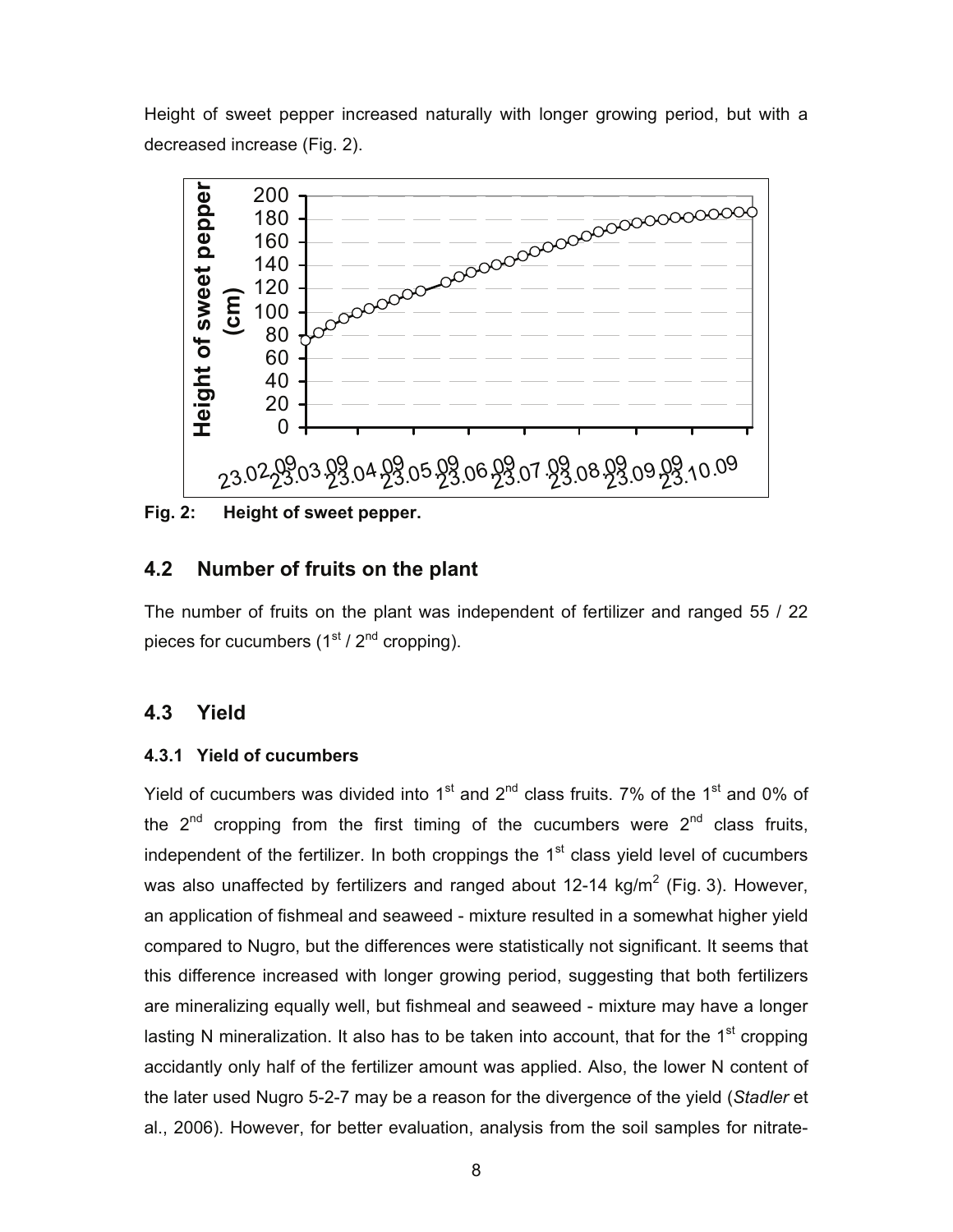N, taken on regular intervals (chapter 4.5), as well as the analysis of the fertilizer N content, is needed to be able to verify assumptions. In addition, it seems that yield increased with higher solar irradiation (excluding June, which was affected with much pest), which would also coincide with the higher cucumber yield *Gunnlaugsson* & *Guðfinnsson* (2004) obtained.



**Fig. 3: Cumulative marketable yield (1st class) of cucumbers from 1st timing (a: 1st cropping, b: 2nd cropping) fertilized with fishmeal and seaweed - mixture or Nugro.** 

Letters indicate significant differences at the end of the harvest period (HSD,  $p \le 0.05$ ).

Also in the  $2^{nd}$  timing, the fraction of  $2^{nd}$  class fruits was low with 4% and was again independent of the fertilizer. In both croppings the  $1<sup>st</sup>$  class yield level of cucumbers was unaffected by fertilizers and ranged about 25 kg/m<sup>2</sup> for the 1<sup>st</sup> cropping, but was for the 2<sup>nd</sup> cropping with 10 kg/m<sup>2</sup> much lower due to a pest problem (Fig. 4).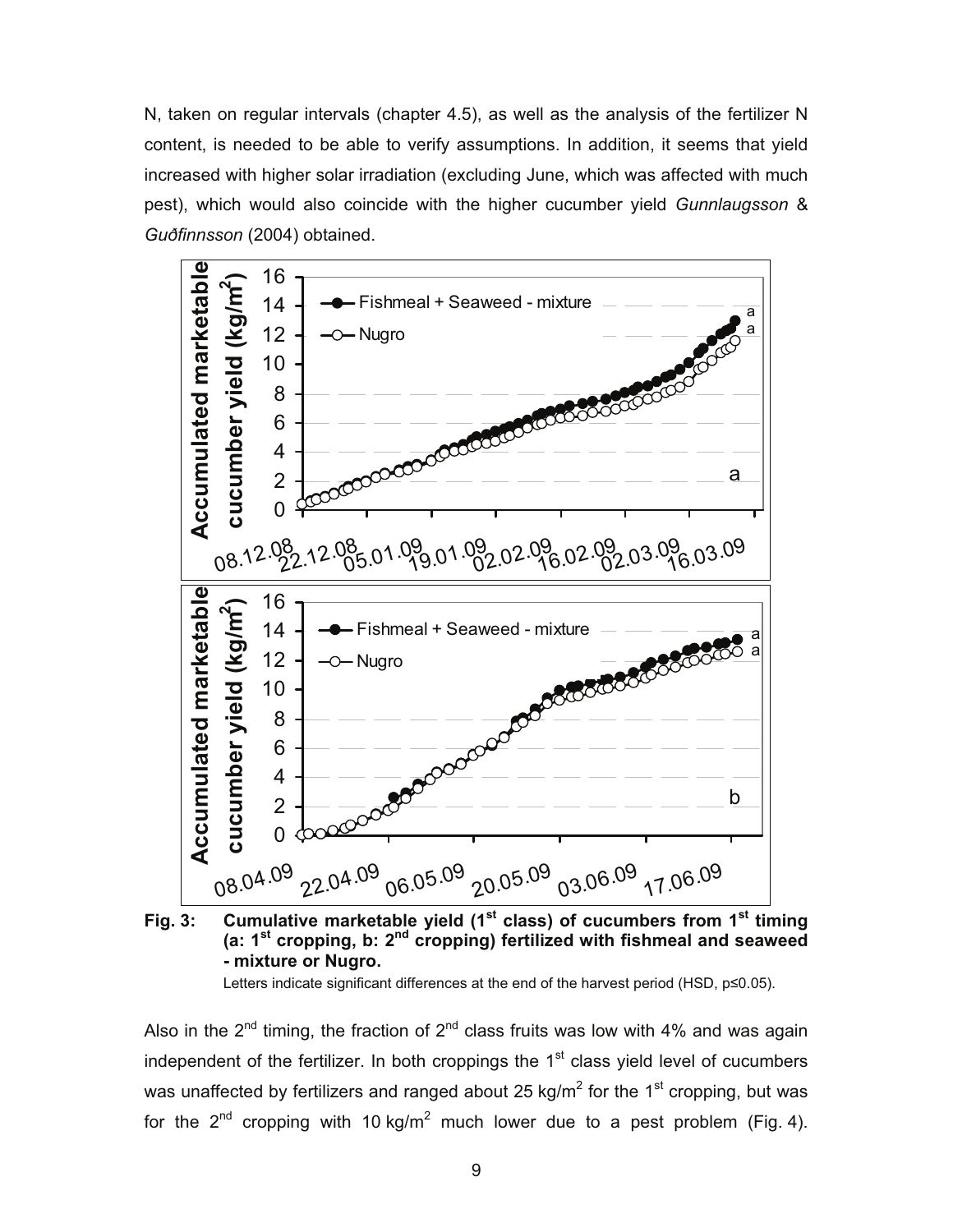However, the possible yield advantage of the fishmeal and seaweed - mixture was not obvious in the  $2^{nd}$  timing.



**Fig. 4: Cumulative marketable yield (1st class) of cucumbers from 2nd timing (a: 1st cropping, b: 2nd cropping) fertilized with fishmeal and seaweed - mixture or Nugro.** 

Letters indicate significant differences at the end of the harvest period (HSD,  $p \le 0.05$ ).

The choice of fertilizer was not observed to affect the number of harvested fruits. Average fruit weight of cucumbers was about 370 / 400 g ( $1<sup>st</sup>$  /  $2<sup>nd</sup>$  cropping of  $1<sup>st</sup>$ timing, number of fruits was not counted in the  $2<sup>nd</sup>$  timing) and independent of fertilizer. Fruits were ripe in about 16 / 13 days  $(1<sup>st</sup> / 2<sup>nd</sup>$  cropping) independent on the fertilizer, but influenced by the time of cropping. It seems that winter grown cucumbers resulted in a delayed harvest, highlighting, on the one hand, the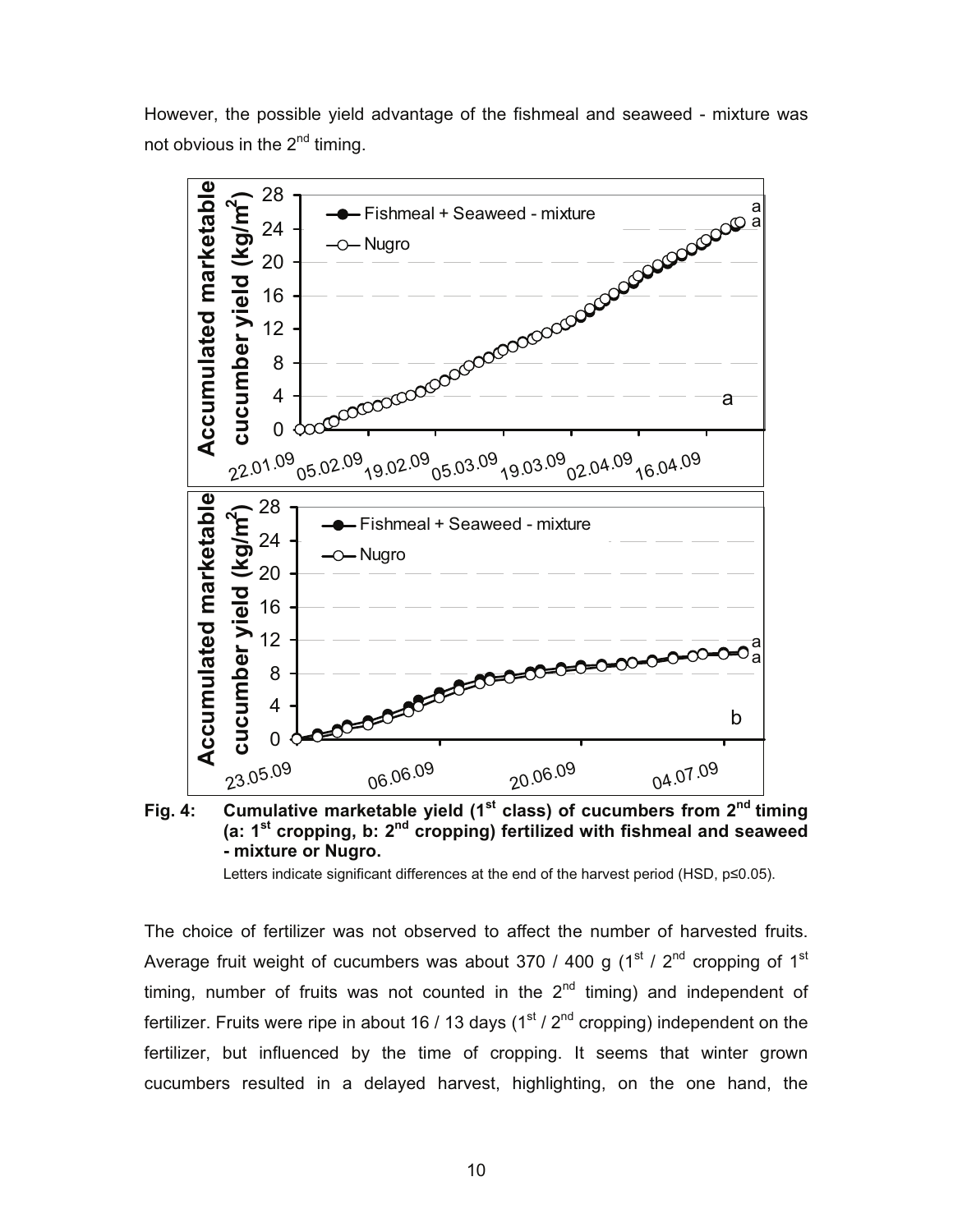importance of supplemental lighting and, on the other hand, the impact of solar irradiation.

#### **4.3.1 Yield of sweet pepper**

Yield of sweet pepper was divided into  $1<sup>st</sup>$  and  $2<sup>nd</sup>$  class fruits as well as unmarketable fruits. About 10% of the fruits were  $2<sup>nd</sup>$  class, but close to 0% were unmarketable. 1<sup>st</sup> class fruits were about 10 kg/m<sup>2</sup> red and 2 kg/m<sup>2</sup> green (Fig. 5).



**Fig. 5: Cumulative marketable yield (1st class) of sweet pepper.** 

Green  $1<sup>st</sup>$  class fruits were ripe in about 6,5 weeks and red fruits in about 9,5 weeks. A high solar irradiation (summer) shortened the time from fruit setting to harvest and fruits matured earlier compared to fruits grown at lower solar irradiation. Pest in July and August delayed ripening (Fig. 6).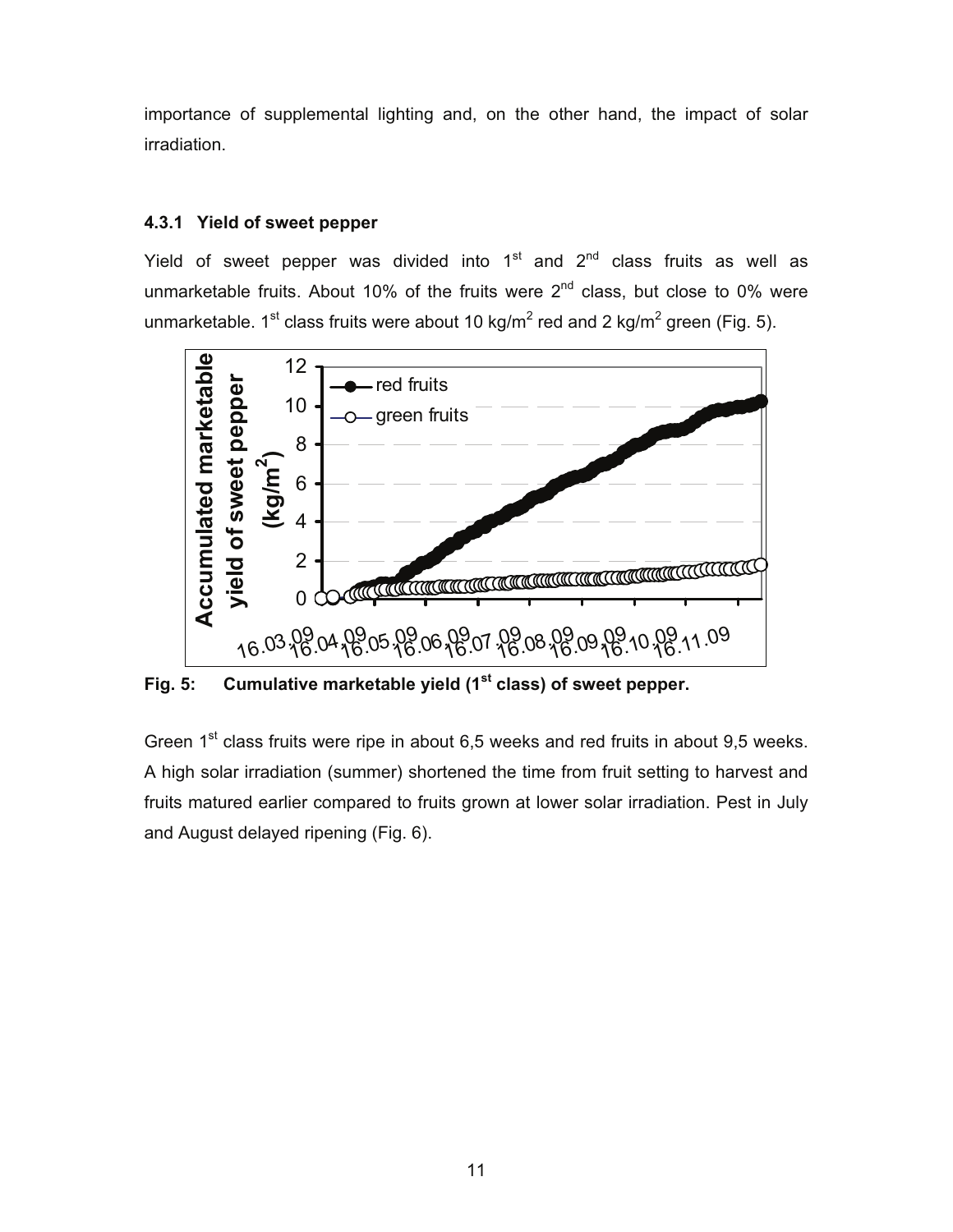

**Fig. 6: Time from fruit setting to harvest of red 1st class sweet pepper fruits.** 

#### **4.4 Analyses of leaves**

A good soil supply is not always going along with a satisfactory supply for the plants. Therefore, analysis of leaves was done to check what plants were really able to take up and this enables a determination of requirements.

Leaves of cucumbers and sweet pepper were analysed at different dates (Tab. 4a, 4b). The amount of macronutrients in leaves was low.

The two different fertilizer treatments showed nearly now differences in the analysis of the cucumber leaf. Content of  $NO<sub>3</sub>-N$ , P, K was generally low, whereas S, Na and Al and the trace elements Cl, B, Cu, Fe, Zn, Mo, were high, but Mn low.

Most of the nutrients (P, Mg, S, Ca, Na, Cl, Mn, Cu, Fe, Zn, Mo, Al) in the leaves increased at the latter sampling. The content of P, Mo was low,  $NO<sub>3</sub>$ -N, K, Mn was low/good, Mg, Na, Ca, Fe was good/high and S, Al, Cl, B, Cu, Zn was high.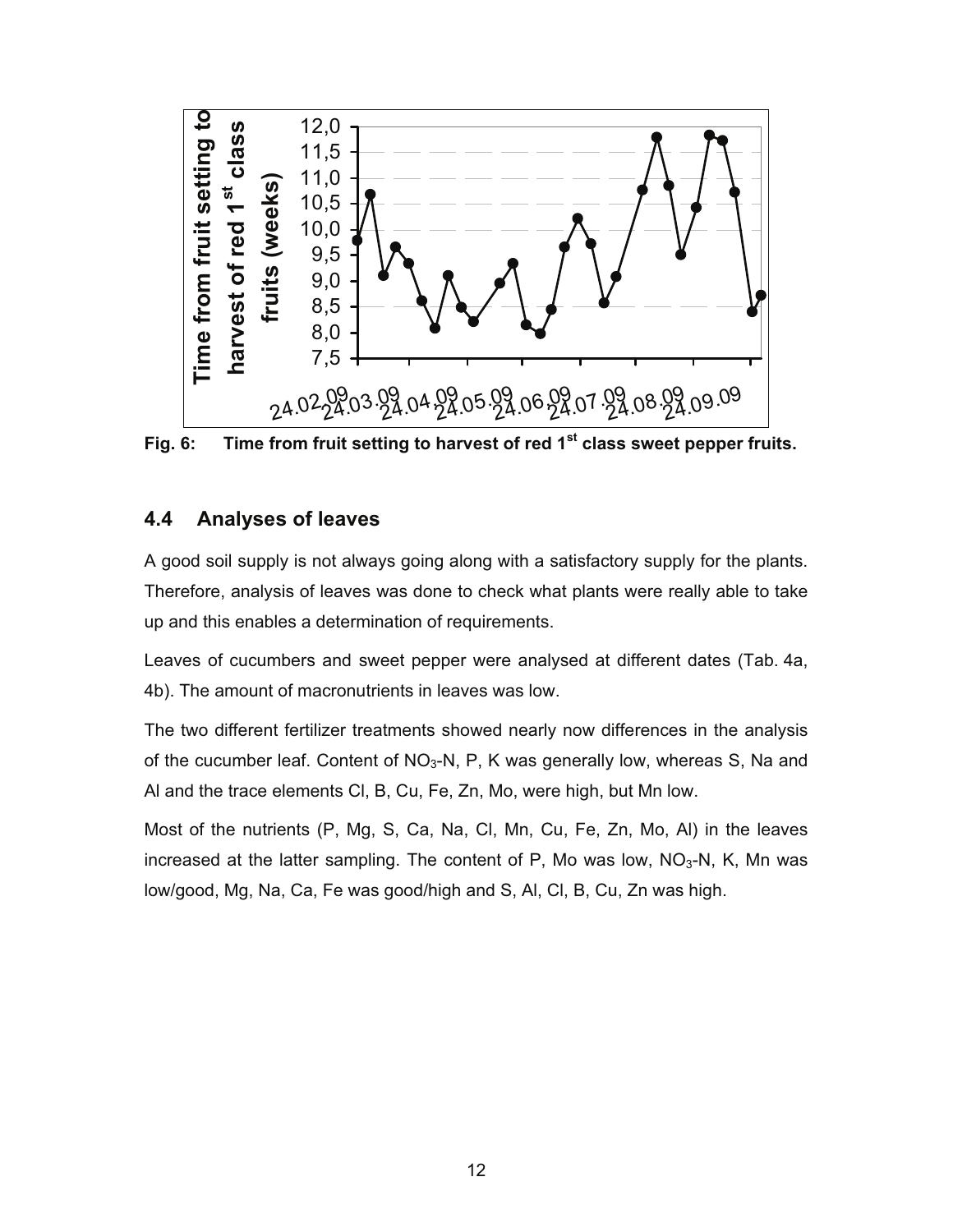|  |  |  |  |  |  |  | Tab. 4a: Leave analysis from cucumbers. |  |
|--|--|--|--|--|--|--|-----------------------------------------|--|
|--|--|--|--|--|--|--|-----------------------------------------|--|

|                         |                                        | 1 <sup>st</sup> timing      |                                        | $2nd$ timing              |                                        |                      |  |
|-------------------------|----------------------------------------|-----------------------------|----------------------------------------|---------------------------|----------------------------------------|----------------------|--|
|                         |                                        | $1st$ cropping (10.03.09)   |                                        | $2nd$ cropping (24.06.09) | $2nd$ cropping (24.06.09)              |                      |  |
| Nu-<br>trient<br>(mg/l) | Fishmeal +<br><b>Seaweed - mixture</b> | <b>Nugro</b>                | Fishmeal +<br><b>Seaweed - mixture</b> | <b>Nugro</b>              | Fishmeal +<br><b>Seaweed - mixture</b> | <b>Nugro</b>         |  |
| $NO3$ -N                | 399-475 (low)                          | 294-427 (low)               | $1-147$ (low)                          | $3-50$ (low)              | 65-83 (low)                            | 30-254 (low)         |  |
| $NH_4-N$                | 404-610                                | 255-609                     | >630                                   | >630                      | >630                                   | >630                 |  |
| P                       | 91-122 (low)                           | 79-118 (low)                | 93-157 (low)                           | 75-94 (low)               | 74-97 (low)                            | 85-102 (low)         |  |
| K                       | 1907-2237 (low)                        | 2009-2119 (low)             | 934-1307 (low)                         | 870-1164 (low)            | 757-1166 (low)                         | 1052-1382 (low)      |  |
| Mg                      | 458-559 (high)                         | 373-683 (high)              | 354-472 (high)                         | 367-417 (high)            | 549-599 (high)                         | 349-505 (high)       |  |
| S                       | 368-576 (high)                         | 436-478 (high)              | 329-390 (high)                         | 327-378 (high)            | 322-387 (high)                         | 301-436 (high)       |  |
| Ca                      | 1326-2002 (good-high)                  | 1054-2036 (good-high)       | 377-878 (low-good)                     | 261-441 (low)             | 411-711 (low-good)                     | 372-478 (low)        |  |
| <b>Na</b>               | 184-209 (high)                         | 162-231 (high)              | 297-414 (high)                         | 295-368 (high)            | 244-274 (high)                         | 213-262 (high)       |  |
| CI                      | 2798-2905 (high)                       | 2824-2969 (high)            | $>$ 2992- $>$ 3000 (high)              | $>3000->3100$ (high)      | $>3000$ (high)                         | >3000 (high)         |  |
| Mn                      | $0, 3 - 0, 5$ (low)                    | $0,4$ (low)                 | $0,4-0,8$ (low)                        | $0,4-0,5$ (low)           | $0,4$ (low)                            | $0,4-1$ (low)        |  |
| B                       | 1,38-1,58 (high)                       | 1,42-1,61 (high)            | 3,27-4,49 (high)                       | $3,21-4,51$ (high)        | 2,82-3,57 (high)                       | $3,08-3,63$ (high)   |  |
| Cu                      | $0,38-0,63$ (high)                     | $0,45-0,49$ (high)          | $0,46-1,14$ (high)                     | $0,4-0,53$ (high)         | $0,36-0,45$ (high)                     | $0,41-0,54$ (high)   |  |
| Fe                      | $1-1,9$ (good-high)                    | $1, 1 - 1, 3$ (good)        | $1,2-3$ (high)                         | 1,2-1,6 (good-high)       | $0,8-1$ (good)                         | $1-1,2$ (good)       |  |
| Zn                      | $1,5-2,4$ (high)                       | $1,6-1,9$ (high)            | $1,3-2,3$ (good-high)                  | $1, 1 - 1, 5$ (good)      | $1,1$ (good)                           | $1, 2 - 1, 3$ (good) |  |
| Mo                      | $0,29-0,44$ (good-high)                | $0,32-0,36$ (good)          | $0,28-0,32$ (good)                     | $0,31-0,41$ (good high)   | 0,32-0,49 (good-high)                  | $0,4-0,47$ (high)    |  |
| AI                      | $0,24 - 0,48$ (good-high)              | $0, 13 - 0, 36$ (good-high) | $0,06-0,3$ (good)                      | $0,08-0,19$ (good)        | $0,03-0,12$ (good)                     | $0,04-0,12$ (good)   |  |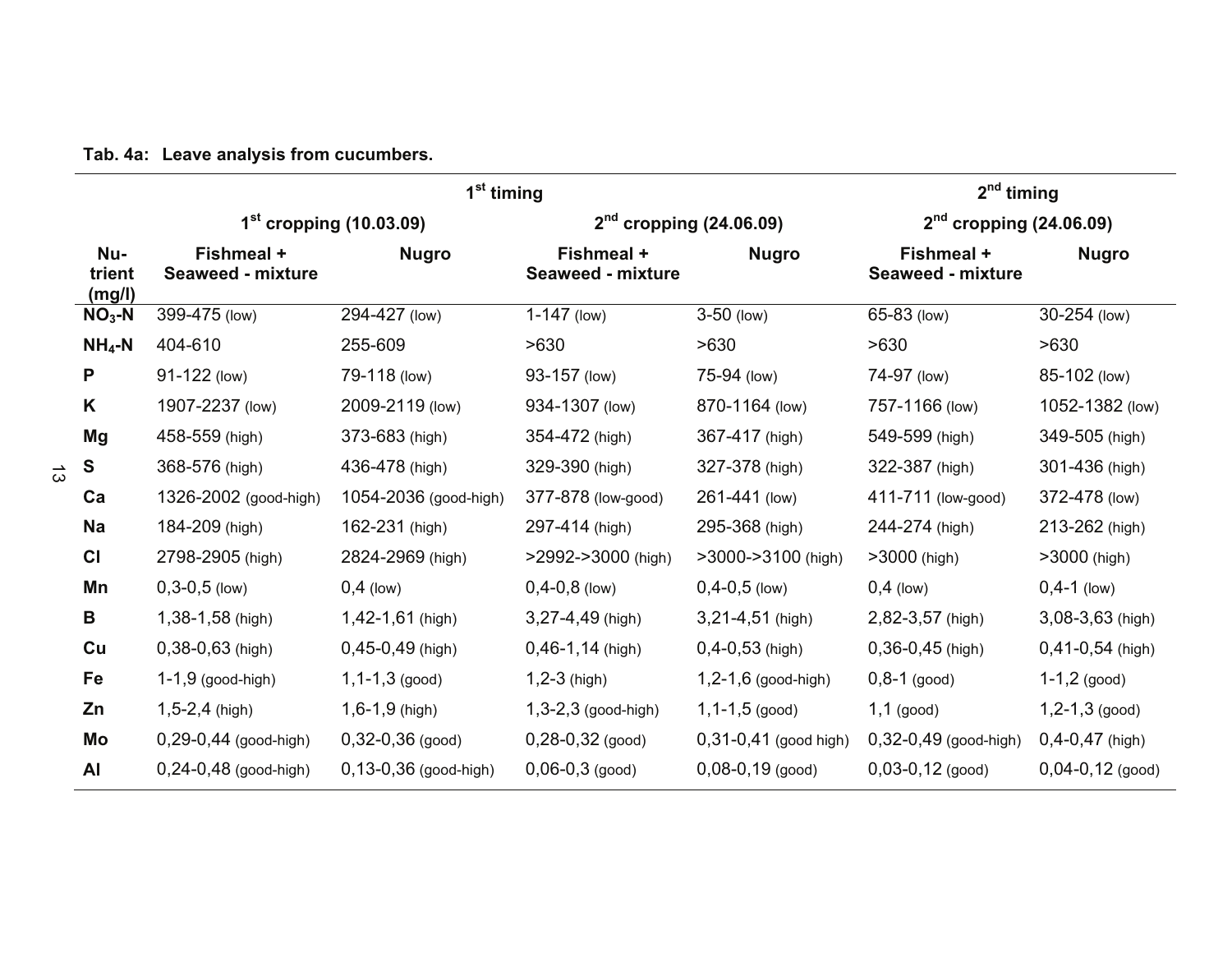| <b>Nutrient</b> | 10.03.2009           | 24.06.09             |  |  |  |  |
|-----------------|----------------------|----------------------|--|--|--|--|
| (mg/l)          |                      |                      |  |  |  |  |
| $NO3-N$         | 1305-1642 (good)     | 423-860 (low)        |  |  |  |  |
| $NH_4-N$        | 293-457              | 44-48                |  |  |  |  |
| P               | 239-287 (low)        | 368-440 (low-good)   |  |  |  |  |
| Κ               | 4578-6232 (low-      | 4274-4793 (low)      |  |  |  |  |
|                 | good)                |                      |  |  |  |  |
| Mg              | 536-638 (good)       | 1016-1151 (high)     |  |  |  |  |
| S               | 622-749 (high)       | 1011-1199 (high)     |  |  |  |  |
| Ca              | 479-1005 (good-high) | 611-1081 (good-high) |  |  |  |  |
| <b>Na</b>       | 14-31 (good-high)    | 39-49 (high)         |  |  |  |  |
| CI              | 595-926 (high)       | 1457-2619 (high)     |  |  |  |  |
| Mn              | $2, 1 - 3$ (low)     | $4,9-8$ (low-good)   |  |  |  |  |
| В               | $0,85-1,77$ (high)   | 1,27-1,76 (high)     |  |  |  |  |
| Cu              | 1,41-1,74 (high)     | 1,56-2,76 (high)     |  |  |  |  |
| Fe              | $2-2,8$ (good)       | $3,6 - 7$ (high)     |  |  |  |  |
| Zn              | 9,5-13,9 (high)      | 12,9-16,6 (high)     |  |  |  |  |
| Mo              | $0,04-0,08$ (low)    | $0,06-0,09$ (low)    |  |  |  |  |
| Al              | 1,22-2,02 (high)     | 2,2-5,3 (high)       |  |  |  |  |

**Tab. 4b: Leave analysis from sweet pepper at the middle (10.03.2009) and at the end (24.06.2009) of the growing period.** 

#### **4.5 Soil nitrate content**

Fertilizer application in cucumbers markedly affected nitrate content in the uppermost layer in 0-15 cm (Fig. 7a), whereas deeper layers in 15-30 cm contained much less nitrate (Fig. 7b). Type of fertilizer strongly influenced the nitrate content in the soil and values were higher with fishmeal and seaweed - mixture than with Nugro.

After a peak value of 110-160 mg/kg at the beginning of the harvest of the 1<sup>st</sup> cropping (no soil samples were taken directly after transplanting) and after transplanting of the  $2^{nd}$  cropping, the nitrate content remained at 20-100 mg/kg. Fishmeal and seaweed - mixture cased the nitrate content of the soil to remain at a quite high level and going ahead with a decreased increment in yield in the last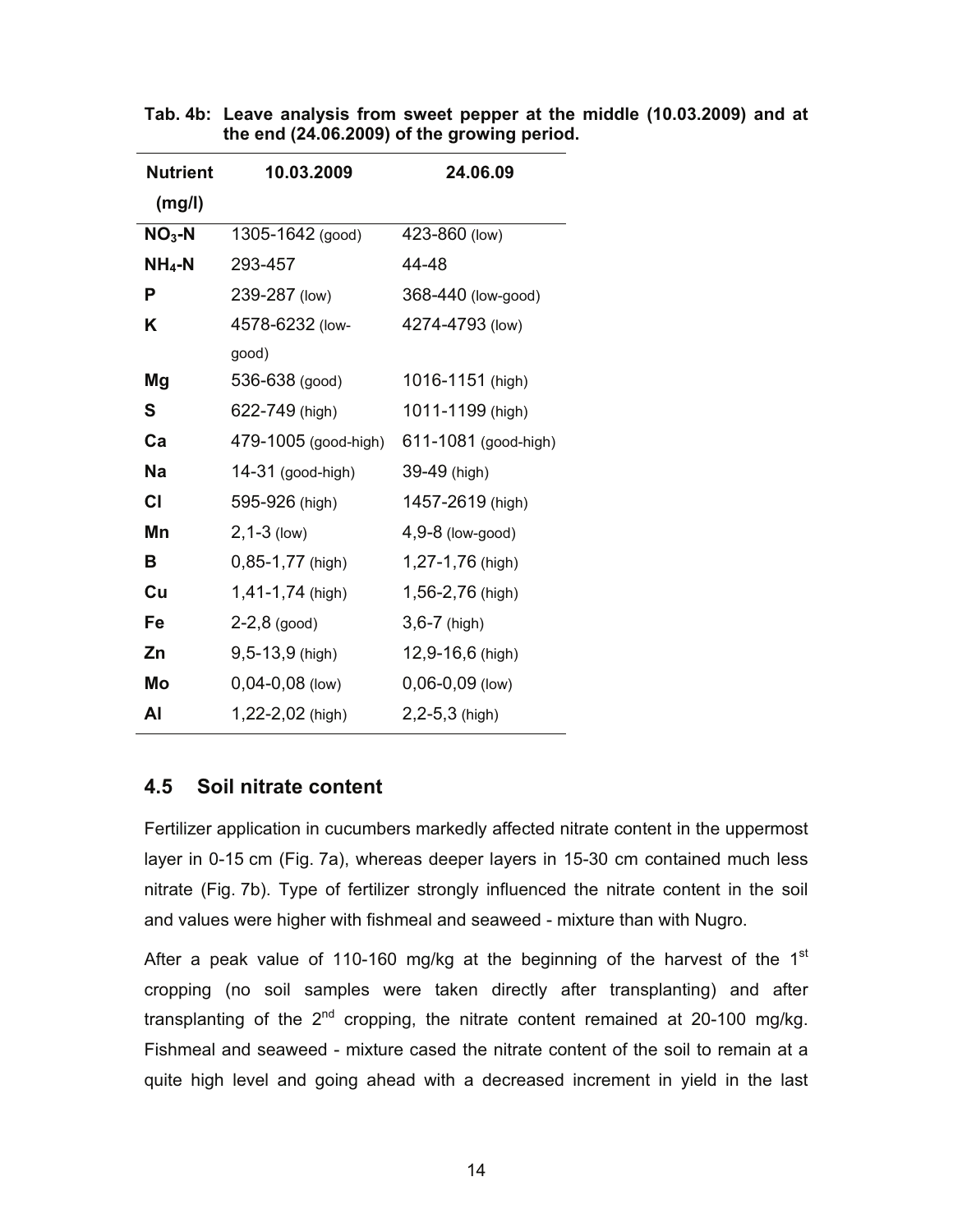month of growing (Fig. 3b), while Nugro did not increase the nitrate content that much. Application of compost seems to cause N immobilisation (Fig. 7a).



**Fig. 7: Nitrate content in soil (a: 0-15 cm, b: 15-30 cm) with cucumbers fertilized with fishmeal + seaweed - mixture (30 + 15 g/plant), Nugro (20 % mixture with water, mixed 1:60 with water, two l per plant) and compost (one l per plant).**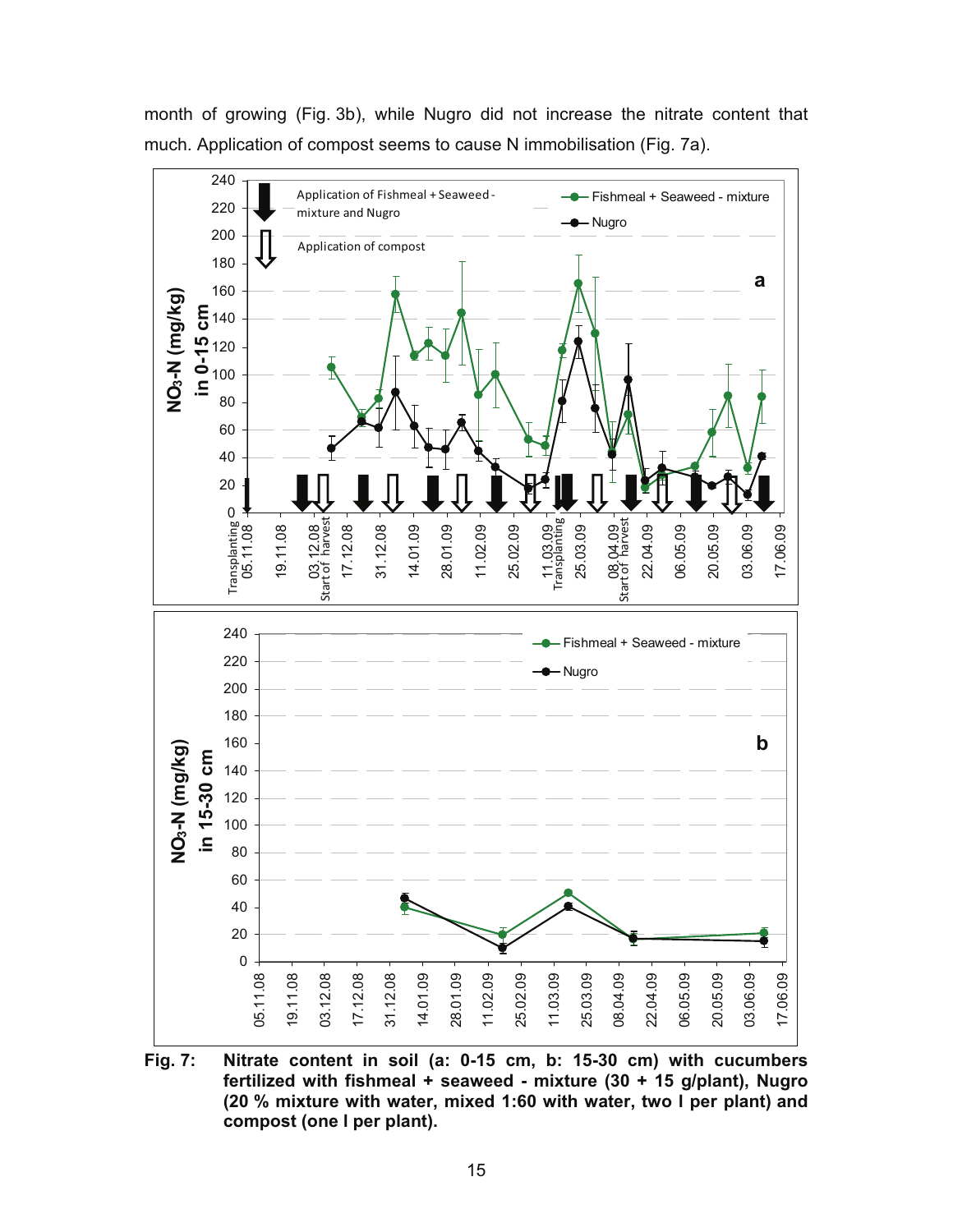From these results it can be suggested that fishmeal and seaweed mixture might have not only a higher N mineralisation than Nugro, but also a longer lasting one.

A quite high nitrate content of 50 mg/kg in the deeper layer (15-30 cm) is going ahead with the peak values in the uppermost soil layer. Therefore, it can be expected that N leaching has taken place (Fig. 7a, Fig. 7b).

In contrast, *Gunnlaugsson* & *Guðfinnsson* (2004) reported nitrate contents from most of the time less than 100 mg/l in organic grown cucumbers when fertilised either with mushroom compost or fishmeal. Thus, it can be suggested that in the present experiment fertilizer applications should be decreased, especially directly after transplanting. At this growth stage plants are not able to take up that much N and a lower amount would decrease the risk for N leaching. When harvest has started, the applied N amount of Nugro seems to be appropriate, however the N amount of the fishmeal and seaweed - mixture should be decreased.

In sweet pepper nitrate content in 0-15 cm was varying much (Fig. 8). After transplanting nitrate content was rather low, possibly as a result of the lower number of applications as well as the type of fertilizer. However, with the application of the fishmeal and seaweed - mixture nitrate content increased to 140 mg/kg. After that nitrate content decreased to about 20 mg/kg and stayed there for two month. At the end of the harvest period, nitrate content peaked three times at 180-220 mg/kg, after which nitrate content decreased each time markedly to 20 or 80 mg/kg (Fig. 8). However, the type of fertilizer is not explaining the course of nitrate content in soil. But, at the end of the growth period a decrease in yield was observed (Fig. 5), which might explain the high nitrate contents in soil partly. Also, the high peaks are suggesting that N leaching might have occurred in deeper soil layers. Therefore, to avoid N leaching, a lower N amount should be applied especially at the end of the growing period.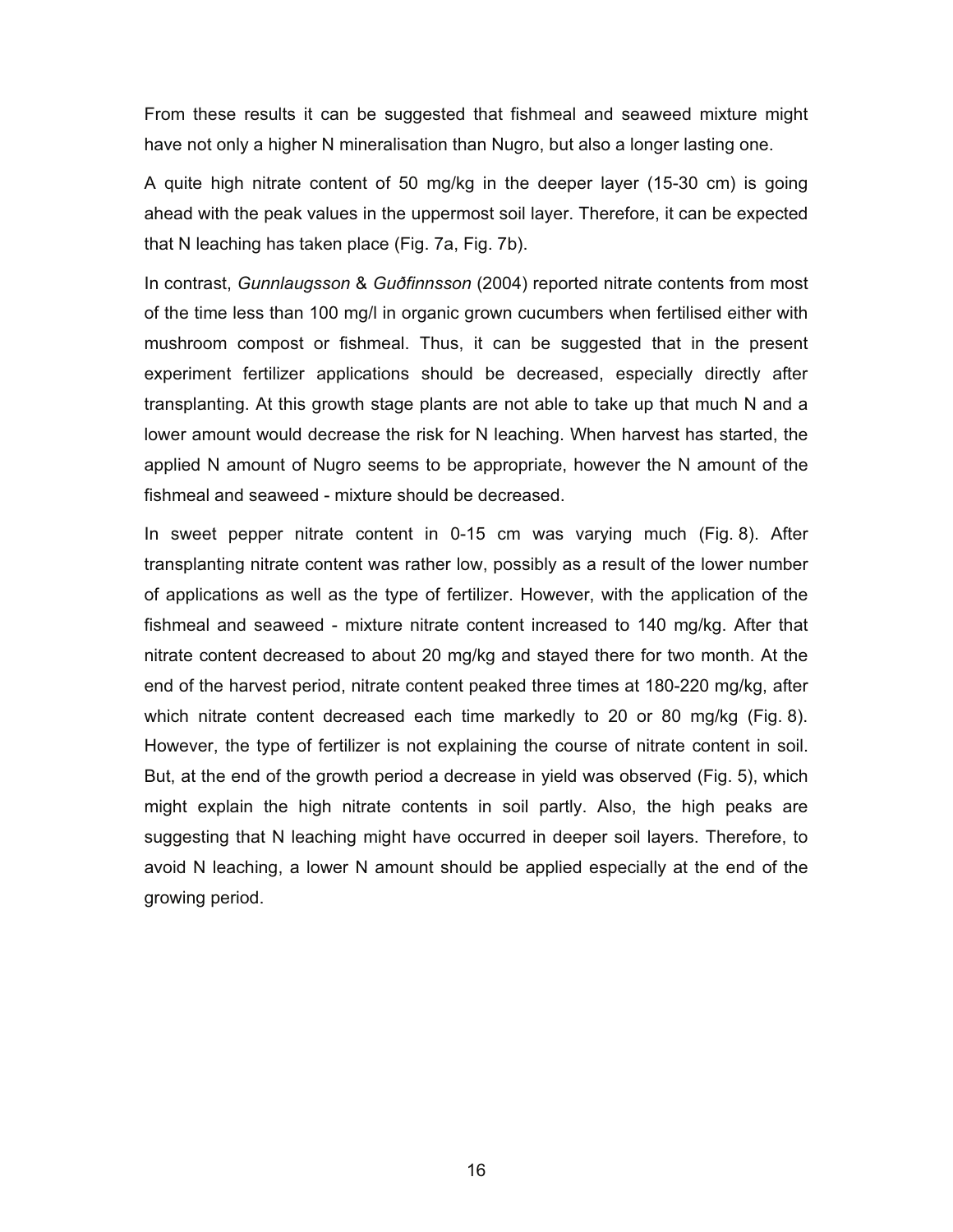

**Fig. 8: Nitrate content in soil (0-15 cm) with sweet pepper fertilized with fishmeal + seaweed - mixture (30 + 15 g/plant), Nugro (20 % mixture with water, mixed 1:60 with water, two l per plant) and compost (one l per plant).** 

#### **5 CONCLUSIONS**

From the results it can be assumed that it is possible to maintain a year-round organic production of vegetable exemplary examined with cucumbers with different timings and sweet pepper with a longer growing period.

The mixture of fishmeal and seaweed as well as Nugro seem to provide a sufficient N supply for organically grown horticultural crops. It seems to be recommended to split the N amount in more applications to ensure a steady N supply for the plants. But the N amount should also be adjusted to the growth stage to avoid N leaching in deeper soil layers.